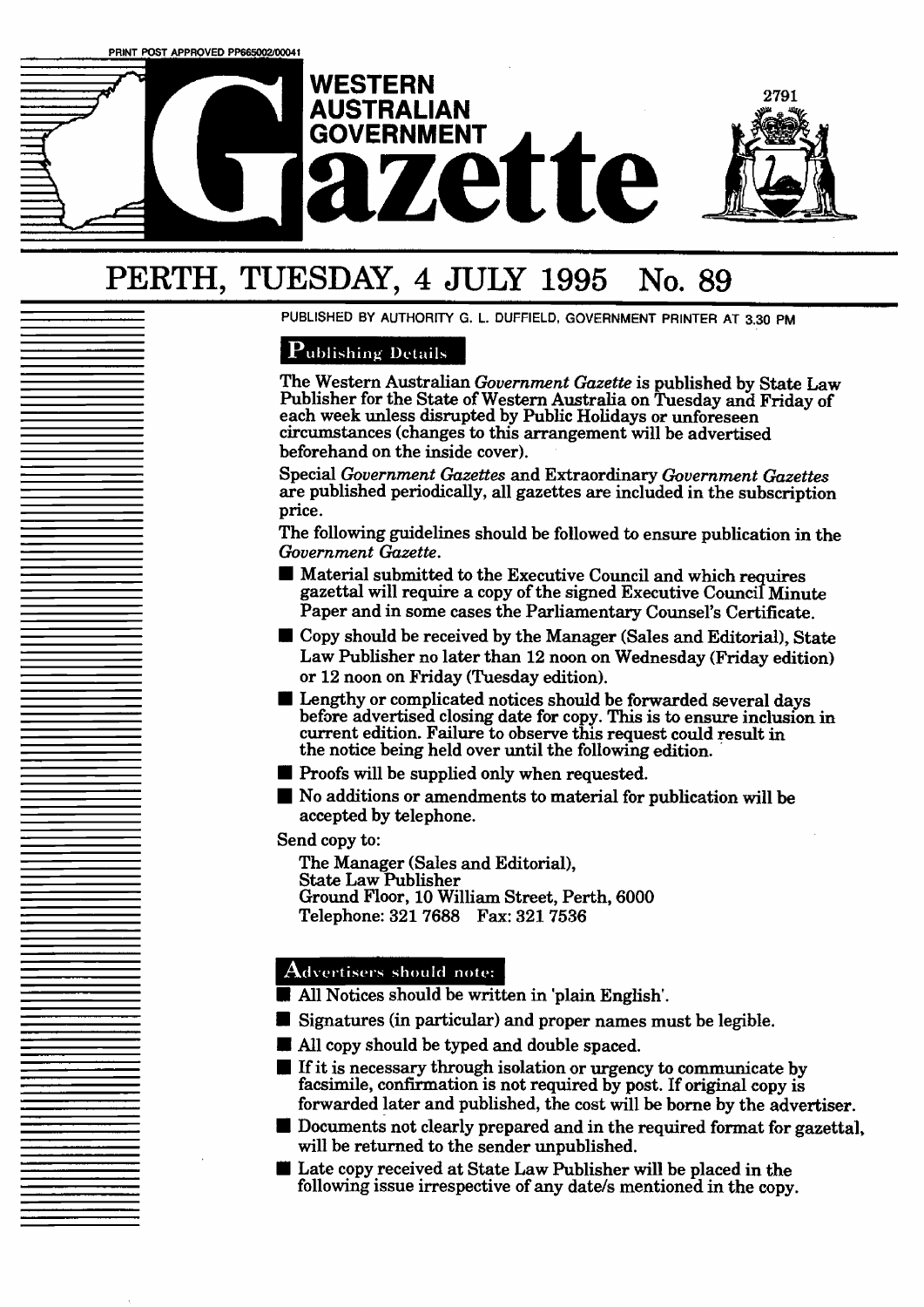# **IMPORTANT COPYRIGHT NOTICE**

O **State of Western Australia** 

**This work is copyright. Apart from any use as permitted under the Copyright** *Act* **1968, no part may be repraduced by any process without written permission from the Government Printer, State Law Publisher. Inquiries should be directed to the Manager, State Law Publisher, P.O. Box 38, Wembley, W.A. 6014.** 

# **Advertising Rates and Payments**

INCREASE EFFECTIVE **FROM** 1 JULY **1995.** 

Deceased Estate notices, (per estate)-\$16.00

Real Estate and Business Agents and Finance Brokers Licences, (per notice)--\$3 7.30

Other Public Notices Section articles \$37.30 (except items of an exceptionally large nature, then arrangements wiIl be made for invoicing).

All other Notices

Per Column Centimetre-\$7.40 Bulk Notices-\$137.00 per page

| <b>COUNTER SALES 1995-96</b>        |        |
|-------------------------------------|--------|
| (As from 1 July 1995)               |        |
|                                     |        |
|                                     | 2.30   |
| <b>Government Gazette-(Special)</b> |        |
|                                     | 2.30   |
|                                     | 4.60   |
|                                     | 13.00  |
|                                     | 11.60  |
|                                     | 202.00 |

# **IMPORTANT NOTICE**

**I** Periodically notices are published indicating **s** variation in **<sup>1</sup> <sup>I</sup>**normal publishing arrangements: <sup>I</sup> **I** - **<sup>d</sup>**

- **I** Easter or Christmas editions etc-these notices appear **I I e** Easter or Christmas editions etc—these notices appear<br>approximately 4 weeks prior to any change. approximately 4 weeks prior to any change.
- **Extraordinary gazettes not circulated to all subscribers-**I and the section of the section of the section of the section of the section of the section of  $\frac{1}{2}$ **I** the gazette.

I<br>I In all cases notices are published on page 2 and readers are **I I** In all cases notices are published on page 2 and readers are **1**<br>**1 1988 1989 1989 1989 1989 1989 1989 1989 1989 1989 1989 1989 1989 1989 1989 1989 1989 1989 1989 1989 1989 1** urged to check accordingly prior to contacting State Law **1** Publisher. **<sup>p</sup>**

**I** G. L. **DUFFIELD,** Director. **I I** I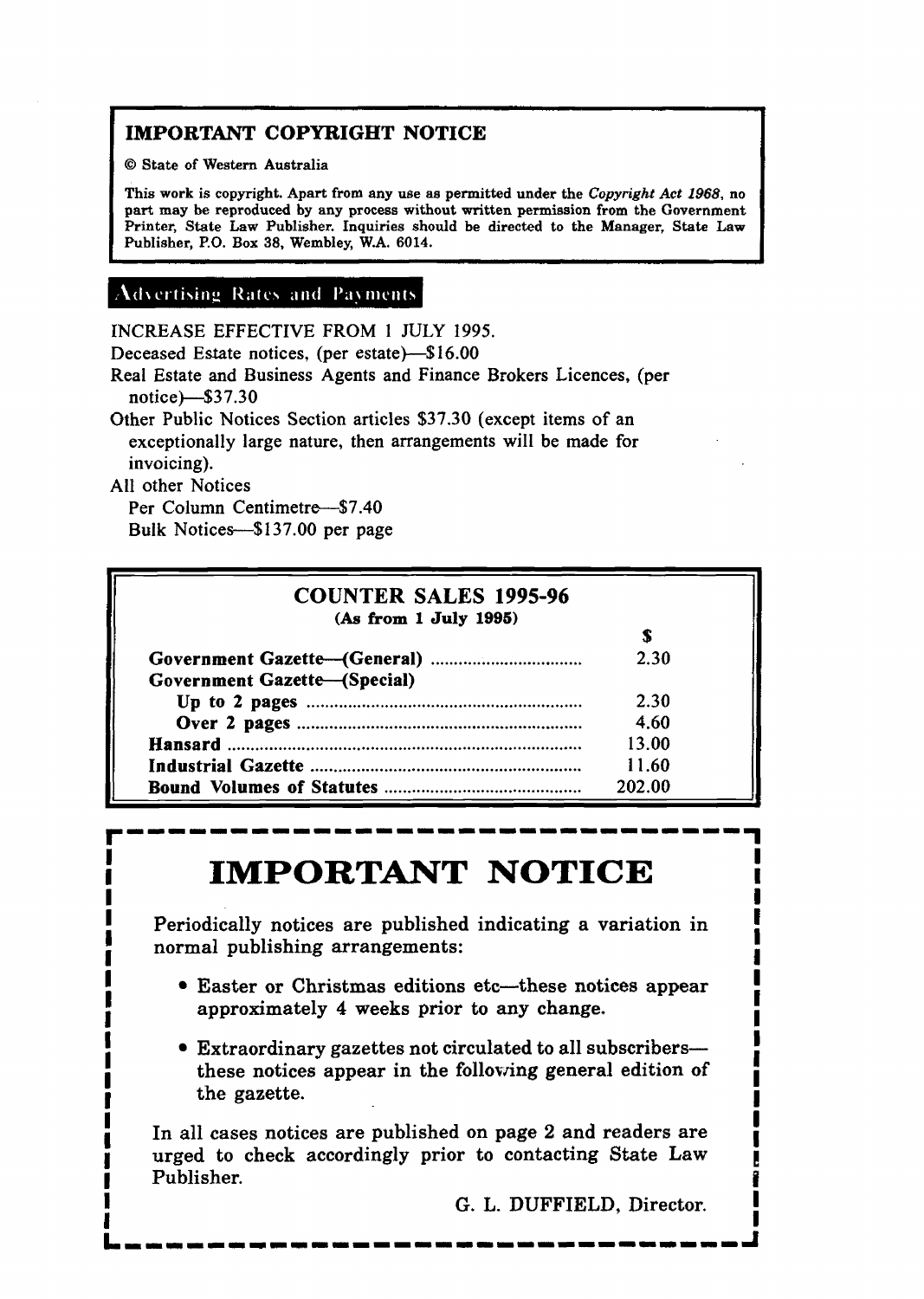#### **COMMUNITY DEVELOPMENT**

#### **cG401**

#### **GQVERNMENT** OF WESTERNAUSTRALLA

Family **and** Children's Services

Family Information and Adoption **Service** 

Expressions of Interest for Applications for Licence to Conduct Contact & Mediation Services **(as** required under the Adoption Act 1994)

Expressions of interest are sought from people who are experienced adoption counsellom, social workers or psychologists. A prerequisite for licences is attendance at a training course. The next training is planned for July/August **1995.** 

For further information contact Kim Dean on telephone 222 2977. Fax 222 2581. Closing date for expression of interest is 14 July 1995.

#### **CONSERVATION AND LAND MANAGEMENT**

#### **CM301**

#### **WILDLIFE CONSERVATION ACT 1950**  WILDLIFE CONSERVATION (RARE **FLORA)** NOTICE **1995**

Made by the Minister under section 23F.

#### **Citation**

**1.** This notice may be cited as the *Wildlife Conservation* **(Rare** *Flora) Notice 1995.* 

**Interpretation**<br>**2.** In this notice —

**"extant",** in relation **to** taxa, means still existing in their original **state;** 

- **"protected flora"** means any flora belonging to the classes of flora declared by the Minister under sectlon 6 **(6)** of the Act to be protected flora by notice published in the **Gazette** of **9** October **1987,** at p. **3855;**
- **"rare flora"** has the meaning given by section 23F **(1)** of the **Act,**
- **Yaxon"** includes any taxon that is described by a genus name and **any** other name or description.

*<u>INote</u>. The plural form of "taxon" is "taxa".]* 

#### **Rare flora**

**3.** Subject to clause 4, all **taxa** of protected flora specified in **Parts** 1 and **<sup>2</sup>** of Schedule **1** are declared to be rare flora throughout the whole of the **State.** 

#### **Certain protected flora excluded**

**4.** Clause **3** does not apply to those plants of a taxon of rotected **flom**  specified in Schedule 1 that are growing in a domesticated or cultivated state.

#### **Revocation**

**5. The** *Wildlife Conservation (Rare Flora) Notice* **1994\*** is revoked.

[\* *Published in Gazette of 12 August 1994 at pp. 4024-7.1* 

. -.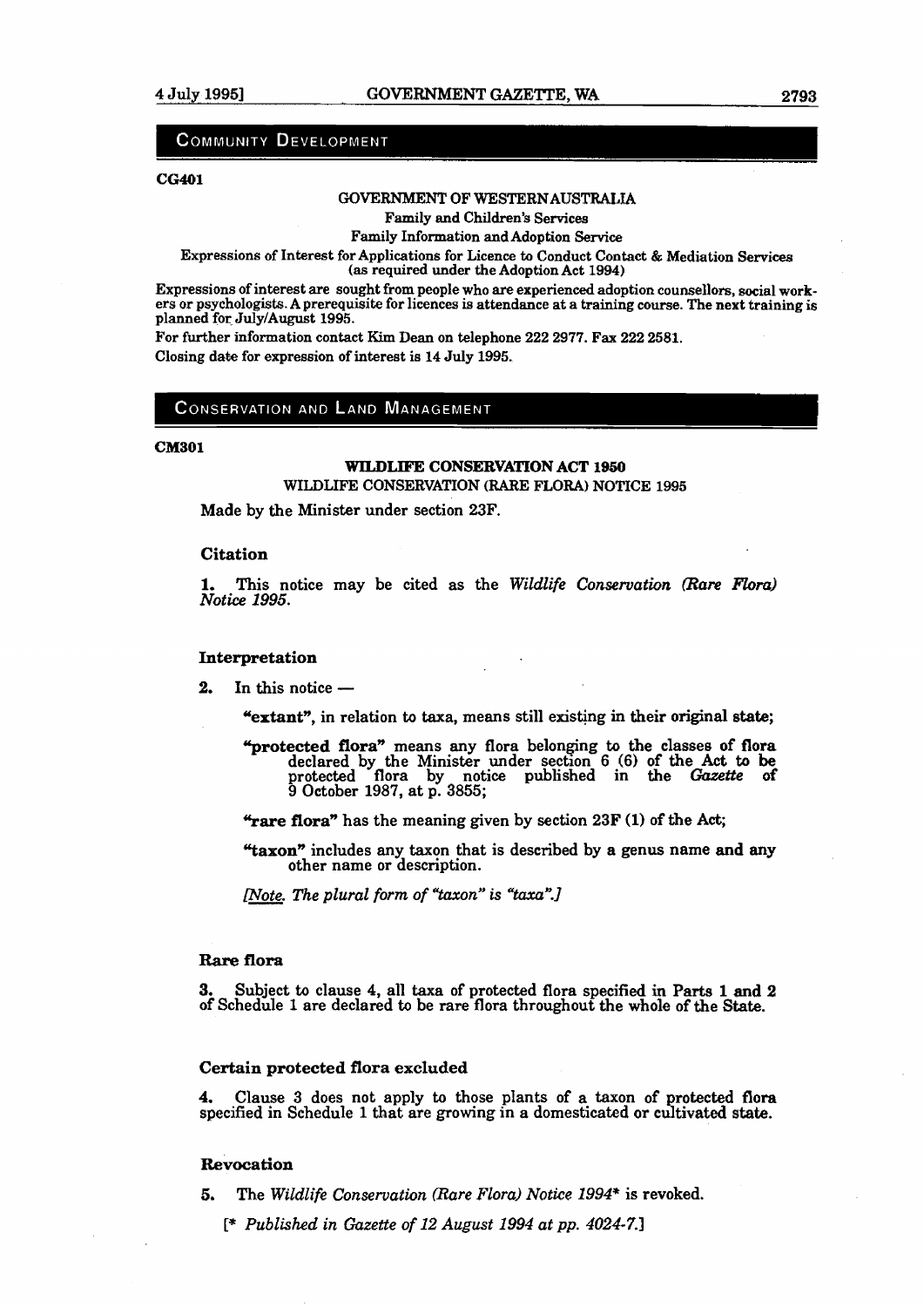#### **SCHEDULE l**

**[Clause 31** 

#### *Protected flora declamd* **as** *rare flora*

#### **PART 1** - **TAXA KNOWN TO BE EXTANT**

Acacia *anomalcr Acacia aphylla Acacia awestoniana*  Acacia *denticulosa Acacia depressa Acacia fmestiancr Acacia lunu 'nophylla ~cacia~e* **ta** 'E! *ams Acacia leptalea* ms<br>*Acacia lobulata*<br>*Acacia pharangites Acacia pharangites Acacia pygmaea Acacia scrophanes Acacia semicircinalis Acacia vassalii Acacia* **sp. Dandaragan** *(S.* **van Leeuwen 269)** *Adenanthos cunnrnghamii Adenanthos dobagb Adenunthos ellipticus Adenanthos ellipticus*<br>Adenanthos eyrei  $Adenanthos$  *ileticos Adenanthos pungens Adenanthos velutinus AUocasuarina fibrosa AUocasuarina tortiramula Andersonia* **sp. Two Peoples Bay (G. Keighery 8229)** *Anigozanthos bicolor* **subsp.** *minor Anigozanthos bicolor subsp. minor Anigozanthos humilis subsp.*<br> *chrysanthus Anigozanthos viridis* **subsp.**  *termspectans Anthocercis gmcilis Apium prostratum* **subsp.** *phillipii* **ms**  *Aponogeton haatepalus Asplenium obtusatum Asterolasia drummondii Asterolasia grandiflora Asterolasia nivea Baeckea arbuscula Banksiu brownii Banksia cuneata Banksia goodii Banksia oli antha Banksia sp* **L** *rocarpa* **var.**  *dolichostyla Banksiu tricuspis Banksia verttccllata Berttteya spinescens Billardiera mUis Boronia adamsiuna Boronia revolutu Brachysema modestum* **ms**  *Bra& sema papilio* **ms**  *~adnia bryoeauur Caladenia busseUiana ms Caladenia umama* **subsp.** *nuzritinuz* **m8**  *Caladenia christineae ms Caladenia dorrienii Caiadenia ekgans* **ms**  *Caladenia excelsa* **ms**  *Cala&eniu exstans* **ms** 

*Caladenia harringtoniae* **ms**  *Caladenia hofmanii* **ms**  *Caladenia huegelii Caladenia viridescens* **ms**  *Calaclenia voigtii* **ms**  *Caladenia wanosa Caladenia winfwldii* **ms**  *Calectasia arnoldii* **ms**  *Calytrix breviseta* **subsp.** *breviseda*   $Chamelaucium$  erythrochlorum *ms Chamelaucium grifinii* **ms**  *Chamelaucium roycei* **ms**  *Chorizema varium Conospermum tdii Conostylis drummondii Conostylis Lepiclospermoides Conostylis micrantha Conostylis misem Conostylis rogeri Conostylis seorsiflom* **subsp.** *trichophylla Conostylis setigera* **subsp.** *dasys Conostylis wonganensis Coopernookia georgei Corybas limpidus Danoiniu acerosa Danuinia apiculata Danuinia carnea Darwinia wllina Darwinia ferricola* **rns**  *Danuinia macrostegia Darwinia masonii Darwinia meeboldii Darwinia oxylepis Darwinia squarrosa Darwinia wittwerorum Darwinia* sp. Stirling Range (G.J.<br> *Keighery* 5732)<br> *Daviesia bursarioides* ms<br> *Daviesia euphorbioides*  $Daviesia$  *megacalyx* **ms** *Daviesia microcar a* **ms**  *Daviesia pseuiaplytla* **ms** 

*Daviesia speciosa* **ms**  *Daviesia spiralis Diuris drumnwndii* 

*Diuris micranthu Diuris purdiei Drakaea wncolor* **ms**  *Dmkuea confluens* **ms**  *Drakaea elastica Drakuea isolata* **ms**  *Dmkaea micrantha* **ms**  *Dmkonorchis barbarella* **ms**  *Drakonorchis drakeoides* **ms**  *Drosera fmbriatu Drummondita erbides Drummondita hussellii* **var.**  *longifoliu*   $Dryandra$  *ionthocarpa* ms *Dryandra mimica Dvyanclra montana* **ms**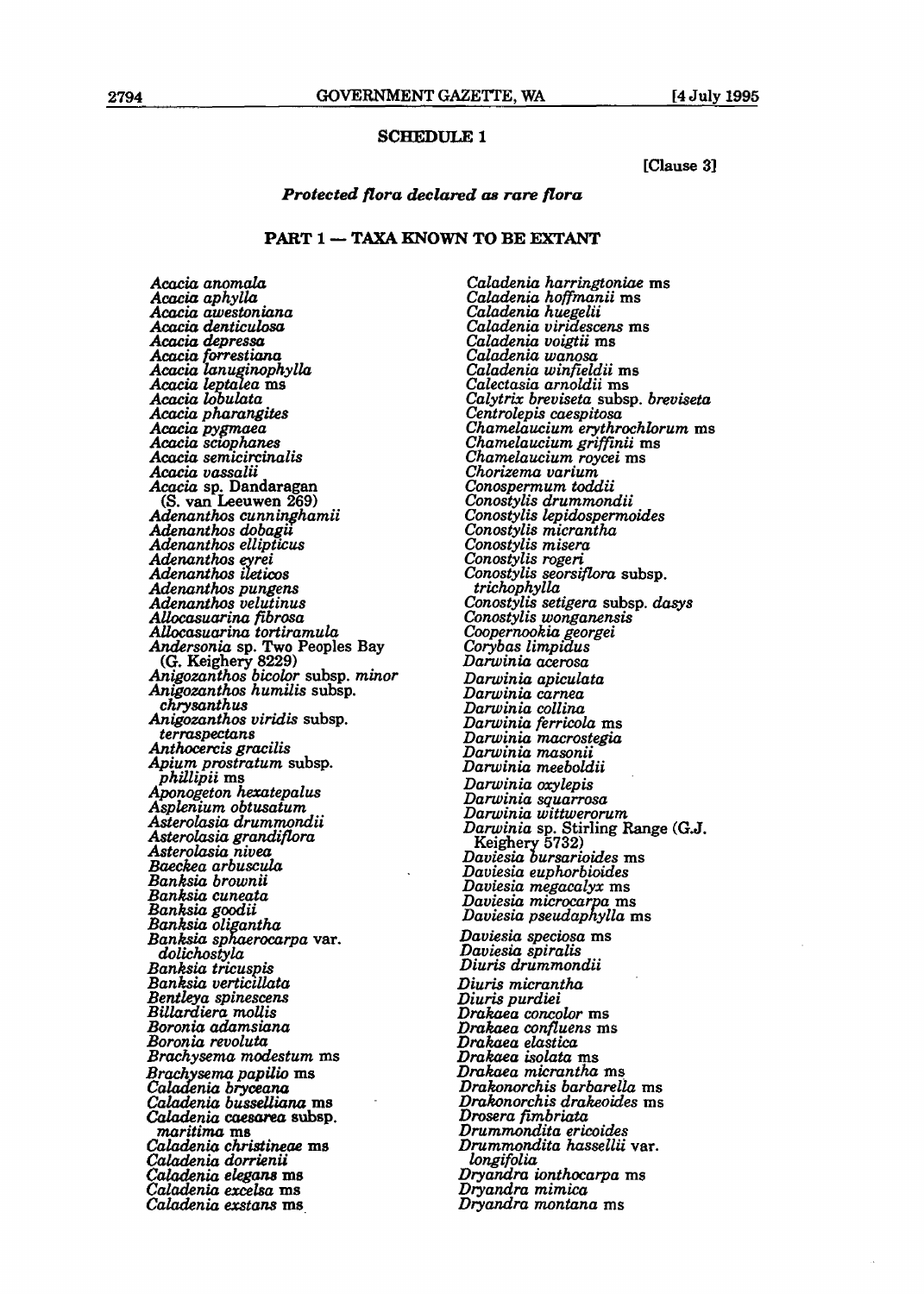*Dryandra serratuloides* **subsp.** *serratuloides* **ms**  *Dryandra serratuloides* **subsp. B** *erissa* **ms**  *piblema grandiflorum* **var.**  *cyanea* **rns**  *Eremophila caerulea* **subsp.** *merrallii* **ns**  *Eremophila denticulata Eremophila inflata Eremophila microtheca Eremophila nivea Eremophila racemosa Ereinophila resinosa. Eremophila subteretifolia* ms<br>*Eremophila ternifolia Eraophila ternifolia Eremophila veneta* **ms**  *Eremophila verticillata*  Eremophila viscida Eriostemon wonganensis Eucalyptus absita Eucalyptus argutifolia Eucalyptus articulata Eucalyptus balanites Eucalyptus beardiana<br>Eucalyptus bennettiae<br>Eucalyptus blaxellii Eucalyptus brevipes<br>Eucalyptus burdettiana Eucalyptus ceracea Eucalyptus cerasiformis Eucalyptus coronata<br>Eucalyptus crispata Eucalyptus crucis subsp. crucis Eucalyptus crucis subsp. praecipua<br>Eucalyptus cuprea Eucalyptus dolorosa Eucalyptus goniantha subsp. goniantha<br>Eucalyptus graniticola ms Eucalyptus impensa Eucalyptus insularis<br>Eucalyptus johnsoniana Eucalyptus lateritica *Eucal ptus kprophloia Euca ptus merrwkiae*   $Eucalyptus$  mooreana<br>*Eucalyptus olivacea* ms Eucalyptus phylacis Eucalyptus platydisca ms<br>Eucalyptus pruiniramis Eucalyptus rhodantha Eucalyptus steedmanii Eucalyptus suberea<br>Eucalyptus synandra Gastrolobium appressum Gastrolobium glaucum Gastrolobium graniticum<br>Gastrolobium hamulosum<br>Grevillea batrachioides *Grevillea calliantha Grevillea christineae Grevillea dryandroides Grevillea flexuosa Grevillea incons icua Grevillea infurdbukrris- Gre villea in volwrata Grevillea maxwellii Grevillea mccutchonii ms Grevillea pytkra Grevillea scaptgem Hakea aculeata Hakea megalos erma* 

*Halosarcia bulbosa* 

*Hemiandra gardneri Hemiandra rutilans Hemiandra* sp. Watheroo **(S. Hancocks 4) (S. Hancocks 4)** *Hemigenia viscida Hensmania chapmanii Hibbertia sp.* **Porongurups (RD.**  *Hoogland* **12186)**  *H drocotyle lemnoides li&poca~ymma longifoliurn IGpogon uncinatus-Kennedia beckxiana Kennedia glabrata Kennedia macrophylla Kunzea pauc ora Lambertia ec* <sup>F</sup>*inata* **subsp.** *echinata* **rns**  *Lambertia fairallii Lambertia orbifolia Laxmannia jamesii Lechenuultia chlorantha Lechenaultia laricina Lechenaultia pulvinuris Lepidium catapycnon Leuco ogon obtectus Meziella trifida<br>Microcorys eremophiloides<br>Microtis globula<br>Myoporum cordifolium<br>Myoporum turbinatum<br>Myriophyllum lapidicola driophyllum lopidimlo M&iophyllwn petroeum Pandanus spiralis* **var.** *fEammeus Paracaleana dixunii* **ms**  *Petro hile latericola* **ms**  *~i&a rara Pittosporum moluccanum Pityrodia augustensis Pityrodiu scabra Phtrachne bromides Pleurophascum occidentale Prostanthera carrickiana Pterostylis sp. Northampton* (S. D. Hopper 3349)<br> *Ptychosema pusillum<br>
<i>Pultenaea pauciflora*<br> *Restio abortivus Restw chaunocoleus Rhagodia acicularis Rhizanthelh gardneri Ricinoccrrpos trichophorus Roycea pycno h~lloides Roycea pycnophylloides*<br>*Rulingia* sp. Trigwell Bridge<br>(R. Smith s.n. 20.6.89)<br>Schoenus natans *S irogardnera rubescens*   $\it Staw$ ellia dimorphantha<br>Stylidium coroniforme<br>Stylidium galioides<br>Stylidium merrallii *Stylidium scabridum Tetraria australiensis Tetratheca a hylla Tetratheca* B *eltoidea*   $Tetratheca$  paynterae ms *The1 mitra dedmaniarum ~hermitm psammophikr ~hdmitra stellata Thomasia glabripetalrr Thomasia montuna Th ptomene wittweri*   $\bar{T}ri\bar{b}$ onanthes purpurea<br>Verreauxia verreauxii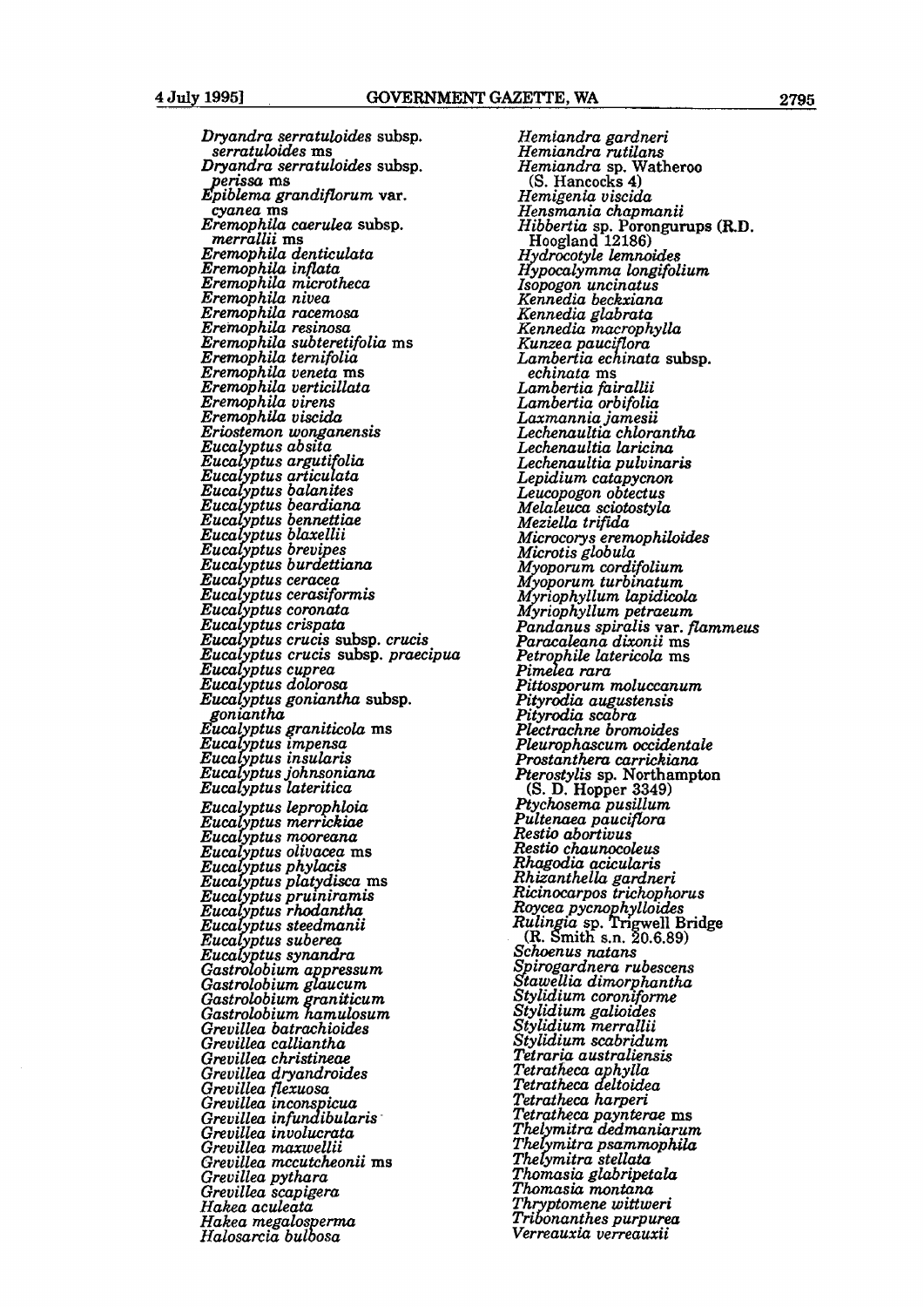*Verticordia atbida Verticordia spicata* **subsp.**  *Verticordia carinata squamasa Verticordiu crebm Verticordia staminosa Verticordia fimbrilepis Villarsia calthifolia Verticordia harveyi Wurmbea calcicola Verticordia he2ichrysanth.a Wurmbea tubulosa Verticordia hughanii Xyris* sp. Stirling Range *Verticordia hughanii Xyris* sp. Stirling Range *Verticordia pityrhops* (G.J. Keighery 7951) *ananeotes* 

*Acacia kingiana Lepidium aschersonii.* \* **Acacia prismifolia**<br> *Acacia volubilis*<br> *Acacia volubilis*<br> *Acacia volubilis*<br> *Acacia volubilis*<br> *Leptomeria laxa*<br> *Leptomeria laxa Beyeria &pidopetaka Leptomeria lawr Calothamnus acceakns Leucopogon cryptanthus Coleanthera virgata Leucopogon marginatus Deyewcia drummndii Menkea draboides Dicrastylis morrisonii Nemcia lehnannii Frankenia decurrens Pseudanthus nematopbrus Frankenia parvula Ptilotus fasciculatus Glyceriu drummondii Ptilotus pymmidatus rostemon reticulatus* <sup>9</sup>*Scaevola macrophylh aloragis plat carpa Taraxacum cygnorum Hernigenia ex& Tetratheca ellipticu Henigenia obtusa Tetratheca fasciculata Hydatella leptogyne Thomasia gardneri Laswpetalum mtundifolium* 

**PART 2 -- TAXA PRESUMED TO BE EXTINCT**<br>*Lepidium aschersonii* **Acacia** *volubi is Leptomeria dielsianu Eremophila vernicosa ms* **0** *erculariu acolytantha Eriostemon falcatus ~ilegmatos ermum drummondii Frankenia conferta Platysace tssecta*  osperm<br>dissect<br>us nei

#### PETER FOSS, Minister for the Environment.

*The above notice was previously published on pages 2530-2533 in Government Gazette No. 81 dated 27 June 1995. Although it was published in full, the Schedule did not run in alphabetical order.* Ib *avoid confision, the notice is repeated in the correct* **ordh** 

#### **ELECTORAL COMMISSION**

#### **EL401**

#### **FINANCE BROKERS CONTROL ACT 1975 FINANCE** BROKERS SUPERVISORY BOARD

Two (2) Deputy Members

In accordance with Section **16** of the Finance Brokers Supervisory **Board** (Elections) Regulations, I hereby declare Herbert Ross Fisher and Rayrnond John Weir duly elected to the positions of Elected Deputy Member of the Western Australian Finance Brokers Supervisory Board. Dated 28 June **1995.** 

**L12** PARKOFF, Returning Oflicer.

**EL402** 

#### **MA&lEZETING OF** EGGS ACT **1946**  ELECTION NOTICE

#### Election of One Elective Member to the Board

Commercial Producers are hereby notified that it is intended to hold an eIection to **fill** the vacancy in the Western Australian **Egg** Marketing Board which will occur on 2August **1995** due to **the** effluxion of time.

The following dates have been fixed-

RoII **Calls-**

**Tuesday, 25 July** 1995 at 12 o'clock noon

Nominations Close--

**Monday, 14** August **1995** at 12 o'clock noon

Close of Polling in the Event of a Contest-

Monday, 4 September **1995** at 12 o'clock noon

Nominations must be in writing signed by the Proposer and Seconder, both of whom shall be persons enroled on the electoral roll to be used in this election.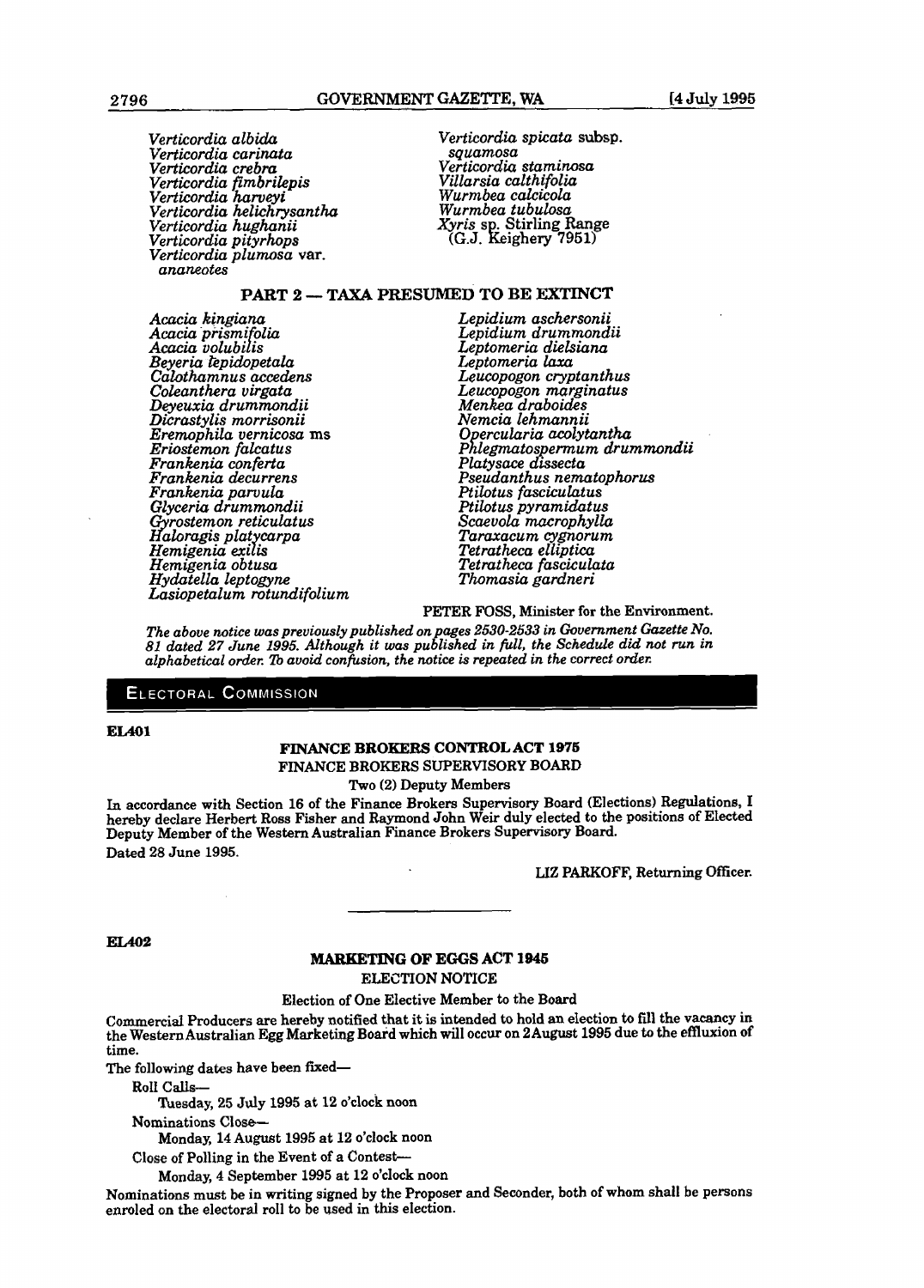Nominations must reach my office

Western Australian Electoral Commission 4th Floor, 480 Hay Street Perth WA 6000 (GPO Box F316, Perth 6001) Phone: (09) 221 4454, **Fax:** (09) 221 3205 no later than noon Monday, 14 August 1995.

**KAYE DUNBAR, Returning** Oflicer.

#### **FISHERIES**

. .

# **F1401** - **PEARLING ACT <sup>1990</sup>**

Subsection 23(8)

Notice

Whereas in accordance with an Arrangement with the Commonwealth under Part **IIA** of the Fisheries Act 1905 were made at various times to issue pearling licences to the following persons to **carry** out pearling activities in Western Australian waters-

- 1. Paspaley Pearling Co Pty Ltd
- 2. Pearls Pty Ltd
- 3. Roebuck Pearl Producers Pty Ltd
- 4. Broome Pearls Pty Ltd
- 5. BR & L M Brown
- 
- 6. JD & SJ Arrow<br>7. Blue Seas Pearling Company
- 8. Australian Sea Pearls Pty Ltd
- 9. Hamaguchi Pearls Pty Ltd
- 10. Clipper Holdings Pty Ltd
- 11. Maxima Pearling Company Pty Ltd
- 12. Morgan & Company Pty Ltd
- 13. Cossack Pearls Pty Ltd
- 14. Larard Family
- 15. Dampier Pearling Co Pty Ltd
- 16. Exmouth Pearls Pty Ltd

and whereas on 19 December 1994 a further Arrangement was entered into between the Commonwealth of Australia and the State of Western Australia ("the State") whereby the Commonwealth and the State agreed that, *inter alia-* 

- (a) the Arrangement entered into between the Commonwealth and the **State** in relation to the Pearl Oyster Fishery, published in the *Commonwealth of* Australia *Gazette* No. GNll on 20 March 1992 was to be terminated; and
- (b) from 3 February 1995, that part of the pearl oyster fishery previously conducted according to the Arrangement referred to in (a) above would thereafter be managed in accordance with the law of the state.

and by operations of s49(2) of the PearlingAct 1990, on 2 February 1995 the licences mentioned above have effect.

I, Peter P. Rogers the Executive Director of the Fisheries, advise that pursuant to s23(8) of the Pearling Act 1990 1 made a decision to approve the re-issue of the abovementioned pearling licences, operative from 3 February 1995, in terms identical **with** those which applied to these licences immediately prior to them ceasing to have effect.

Any person aggrieved by this decision may, within 14 days after publication of this notice, **appeal**  against the decision in accordance with **s33** of the Peacling Act 1990 by serving on the Minister for Fisheries, 20th Floor, 221 St George's Terrace, Perth, a statement in writing of the grounds of appeal.

#### PETER P. ROGERS, Executive Director.

HEALTH

# **HESO1 TOBACCO CONTROL ACT 1990**

#### **TOBACCO CONTROL (EXF,MPTXON) NOTICE (NO. 2) 1995**

**Made by the Minister for Health under section 14 after consultation with the Minister for Sport and Recreation.** 

#### **Citation**

**1. This notice may be cited as the** *Tobacco Contml (Eremption) Notice*  **(No. 22) 1995.**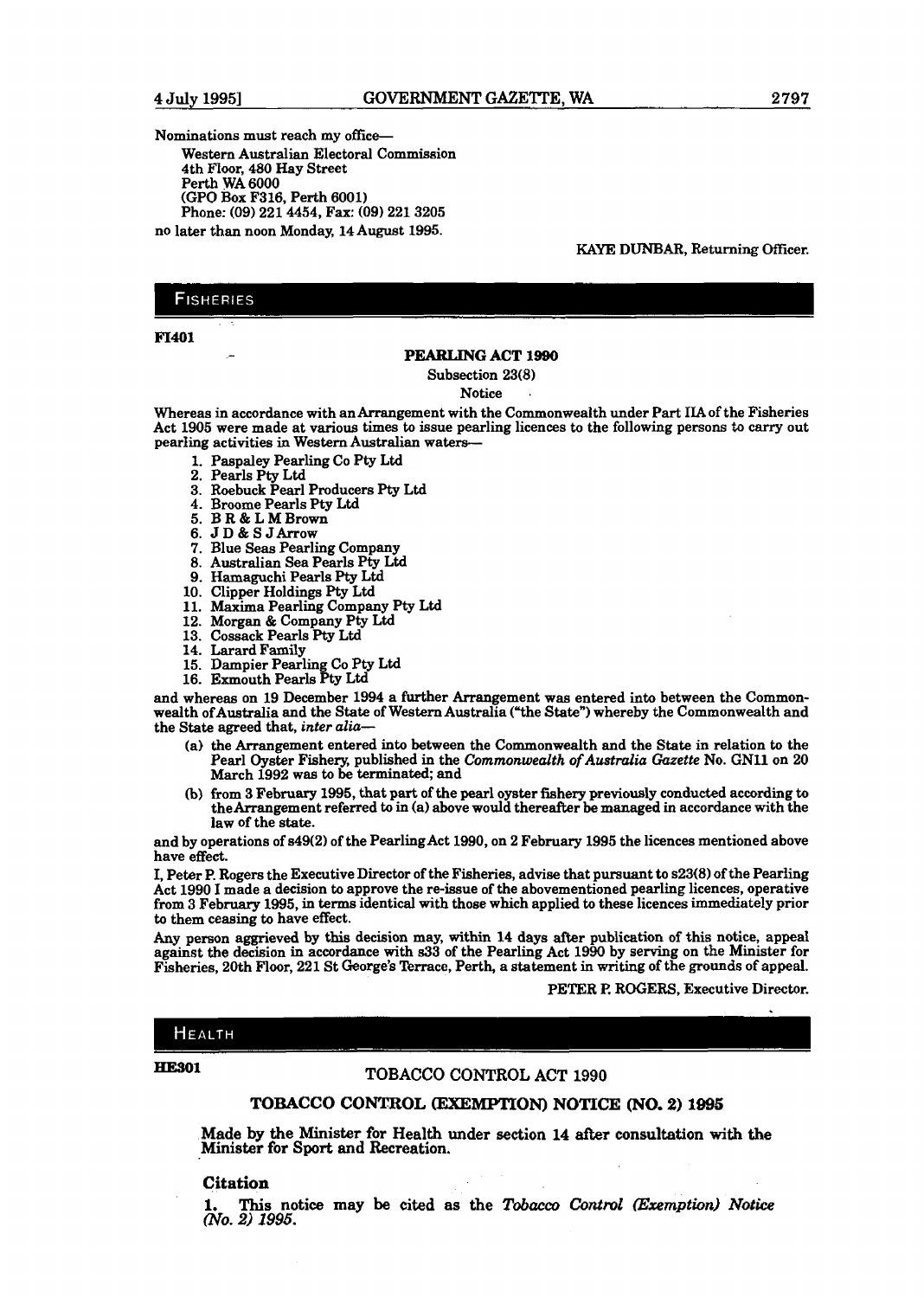- **Interpretation**<br>2. In this notice -
	- "associated statement" means the statement "Government Health Warning";
	- "health warning" means the health warning referred to in clause 4 (b);
	- Ytobacco advertisement" includes any trademark or brand name of a tobacco product.

#### **Exemption**

**3.** Subject to the conditions set out in clause 4, competitors, and persons officially supporting or directly assisting competitors, in the motor racing ometally supporting or directly assisting competitors, in the motor racing<br>events to be held in 1995 in Western Australia and known as the Shell Australian Touring Car Championships ("the Championships") are exempted from the operation of sections 5 and 8 of the *Tobacco Control Act* 1990 in respect of the Championships.

#### Conditions

**4.** The conditions subject to which the exemption in clause 3 is granted are  $4.$  The  $\text{that}$   $-$ 

- $(a)$ any tobacco advertisement is displayed only  $-$ 
	- (i) on the uniforms of the competitors, and of the persons officially supporting or directly assisting the competitors, in the Championships;
	- (ii) on the sides, front and back of the motor vehicles participating in the Championships;
	- (iii) on the official vehicles used exclusively for the transport of the competitors and other persons referred to in subparagraph (i);
	- (iv) on the 4 trackside signs (each measuring 3 600 millimetres by **900** millimetres) to be &splayed at **the** Championships for the event known as the "Peter Jackson Dash"; and
	- (v) when incidentally or accidentally present in photographs used to publicize the Championships;
- $(b)$ when displayed, any tobacco advertisement is accompanied by **the**  health warning "SMOKING KILLS" and the associated statement;
- $(c)$ except in the circumstances referred to in paragraph (d), the area exclusively devoted to the display of the health warning and associated statement is not less than 30% of the area devoted to the display of the tobacco advertisement that the health warning accompanies;
- $(d)$ the health warning that accompanies a tobacco advertisement displayed on a uniform referred to in paragraph (a) (i) appears in capitals not less than 8 millimetres in height and the associated statement appears in letters not greater **than** 4 **millimetres** in statement appears in  $t$ <br>height;<br>the health warning height;
- **(i) appears** (e)
	- - **(A)** in the case of a tobacco advertisement displayed on a uniform referred to in paragraph (a) (i) or a vehicle referred to in paragraph (a) (ii) or (iii), immediately before, after, above or below the first word, number or symbol of the tobacco advertisement; or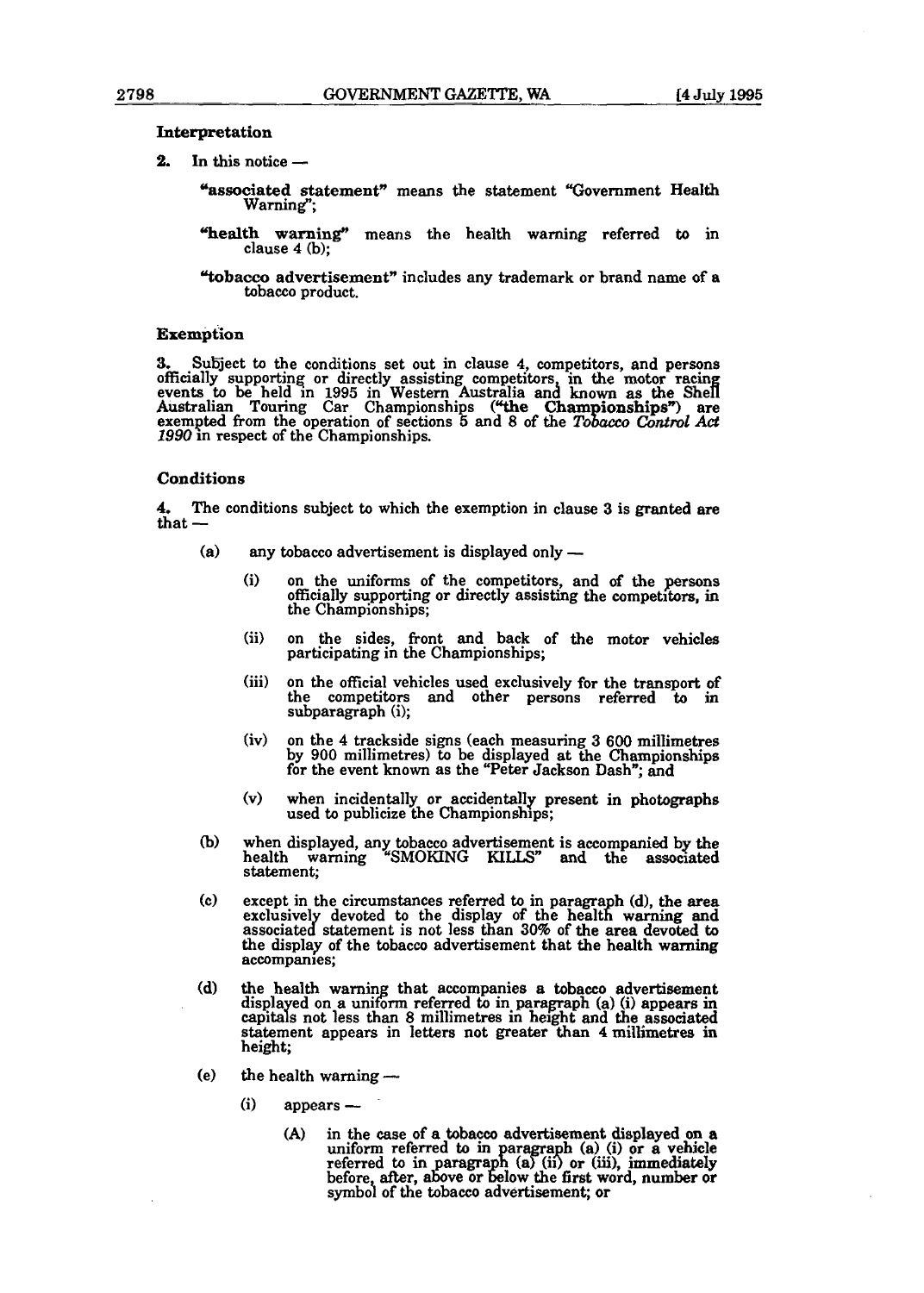**(B)** in the **case** of a tobacco advertisement **dis** layed on a trackside sign referred to in paragraph (a) (iv), immediately before the first word, number or symbol of the tobacco advertisement,

and adjacent to the associated **statement;** 

- (ii) appears in white Helvetica Bold capitals on a black background; and
- (iii) except in the circumstances referred to in paragraph **(d),** occupies, **to** ether with the associated statement not less than 80% o **f** the area devoted to the display of **the** health warning and associated statement;

and

- $-$  (f) the letters of the associated statement  $-$ 
	- (i) appear in Helvetica Medium capitals and Helvetica Medium lower **case** type; and
	- (ii) do not exceed half the height of the letters used in **the**  health warning that appears adjacent to **the** associated statement.

#### **Repeal**

**6.** The *Tobacco Control (Exemption) Notice (No. 13) 1992* is repealed.

G. D. KIERATH, Minister for Health.

#### **LAND ADMINISTRATION**

#### **LA401**

#### **LOCAL GOVERNMENT ACT 1980**

DECLARATION OF CLOSURE OF STREETS

Made by the Minister for **Lands** 

Under Section 288A

At the request of the local government nominated, the streets described in the Schedule are now declared to be closed.

#### SCHEDULE

City of Kalgoorlie-Boulder (DOLA File NO. 214U1994; Closure No. K1105). The whole of Lake View and Jordan Streets and portions of **Milner** Avenue and Dwyer Drive now comprised in Boulder Lot 4599 as shown bordered red on DOLA **Plan** 18568.

Public Plan: CF37 (2) 29.33.

CF37 (2) 29.34.

A. A. SKINNER, Chief Executive, Department of Land Administration.

**LA801** 

## **GOLDFIELDS GAS PIPELINE AGaEEMENT ACT 1994 PUBLIC WORKS ACT 1902**

**LAND** ACQUISITION

Notice is hereby given, and it is hereby declared, that the easement comprising the Easement **Rights**  defined in the First Schedule in respect of the Easement Land defined in the Second Schedule **has**  pursuant to the provisions of Clause 26 of theAgreement (We Agreement") ratified and authorised **by**  the Goldfields Gas Pipeline Agreement Act 1994 and of Section 17(1) of the Public Works Act 1902 and with the approval of His Excellency the Governor, acting by and with the advice of the Executive Council, been compulsorily **taken set** apart **and** resumed for **all** the **purpose8** of the Pipeline defined in the Agreement as and for a public work and further notice is hereby given that a plan and more particular description of the Easement Land may be inspected at **the** Department of **Laad** Administration, Midland **Square,** Midland.

And it is hereby directed that the Easement Righta over the Eaaement Land **shall** vest in Her Majesty for the said purpose as and for a public work as herein expressed, freed and discharged from all trusts mortgages charges obligations estates interests rights-of-way and other interests or easements whatsoever and it is further declared that this Notice does not affect **any** native title which may exist within the Easement Land.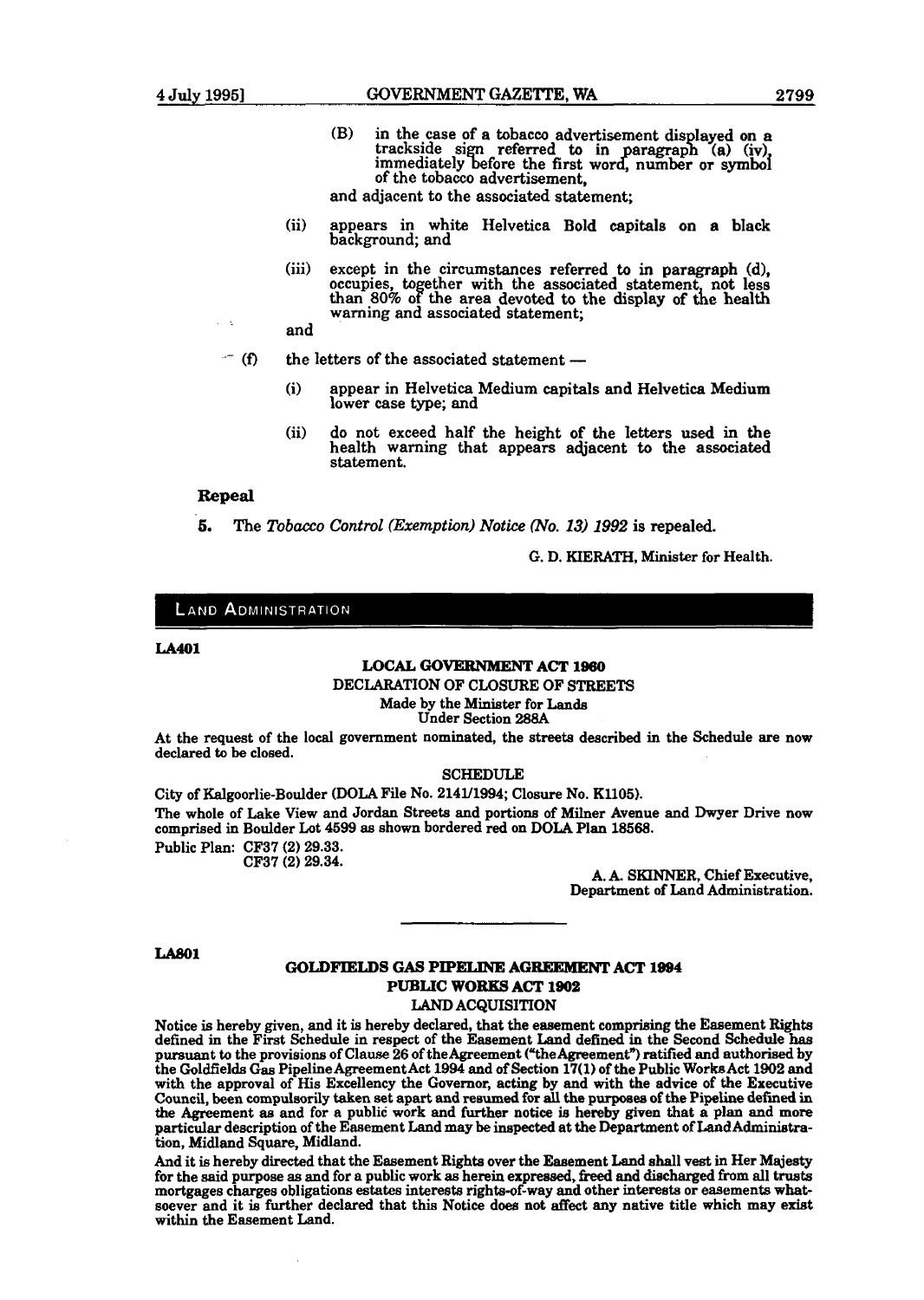#### **FIRST** SCHEDULE

The Easements Rights are defined as follows-

**The** full right and liberty for the State for itself and for its assignees and for **aIl** persons deriving rights under them ("such persons") and the agents servants contractors, subcontractors of each of the State and its assignees and of all such persons and each of their respective officers servants and agents and all persons authorised by the **State** and by its assignees and by all such persons, from time to time and at all times hereafter until the expiration or termination of the Agreement.

- **1.** (1) Subject to the depth limitation in the succeeding paragraph (2) with or without plant equipment vehicles (including motor or other mechanised vehicles) laden or unladen to enter upon the **Easement** Land and remain thereon for **dl** or any of the purposes of constructing extending maintaining **taking** up altering improving **fixing** repairing relaying examining operating or removing-
	- (a) the Pipeline defined in the Agreement ("the Pipeline")
	- (b) all works buildings machinery equipment and apparatus connected with and requisite to secure the safe and proper working of the Pipeline (which works buildings machinery equipment and apparatus is hereinafter referred to as "the Apparatus") and for all or **any** of such purposes-
		- (i) to make surveys and take levels of the Easement Land and set out such parts as it may think fit.
		- **(ii)** to construct extend maintain alter improve remove **and** replace the Pipeline and Apparatus or any one or more of them through, under or upon the Easement Land.
		- (iii) to open and break up the soil of the Easement Land and excavate and sink trenches for the purpose of constructing extending maintaining altering or improving removing or replacing the Pipeline and Apparatus or any one or more of them.
		- (iv) to open, cleanse and repair the Pipeline and Apparatus or any one or more of them or alter the position or construction thereof.
	- **(2)** The said rights defined in the preceding paragraph (1) are limited to a depth of 30 metres below the natural surface.
- 2. To use the Pipeline and Apparatus and any replacement for the passage or conveyance of natural **gas.**

#### SECOND SCHEDULE

The Easement Land is defined **as** follows-

**The** corridor of land of width 30 metres or thereabouts with interspersed areas of width 400 metres or thereabouts and other variations all of which is delineated by a broken line on each of Department of Land Administration Plans numbered 18767 to 18838 inclusive.

Certified Correct this 26th day of June 1995.

Dated this 29th day of June 1995.

GEORGE CASH, Minister for Lands.

MICHAEL JEFFEKY, Governor in Executive Council.

#### **LB401**

#### **LOCAL GOVERNMENT ACT 1960** DECLARATION OF PUBLIC STREETS ORDERS OF THE **MINZSTER** FOR LANDS Made under Section 288

At the request of the local government nominated, the portion of land specified in the Notice is now declared to be absolutely dedicated **as** a public street.

NOTICE

1. City of Gosnells **(DOLA File No. 1096/995)**. FIowerwood **Way** (extension) (Road No. 18776) as shown coloured brown and marked Right of **Way**  on **OOT** Plan 20147. Public Plan: **BG34** (2) 19.11

**2. City** of **Mandurah (DOLA** File No. 242311993). Road No. 9234 (Lakes Road) (widening). All that portion of Lakes Road (645m<sup>2</sup>) as shown on **Office** of **Titlea** Plan 6978(3). Public Plan: **BG33(10)** 2.01.

> A. A. **SKINNER,** Chief Executive, Department of Land Administration.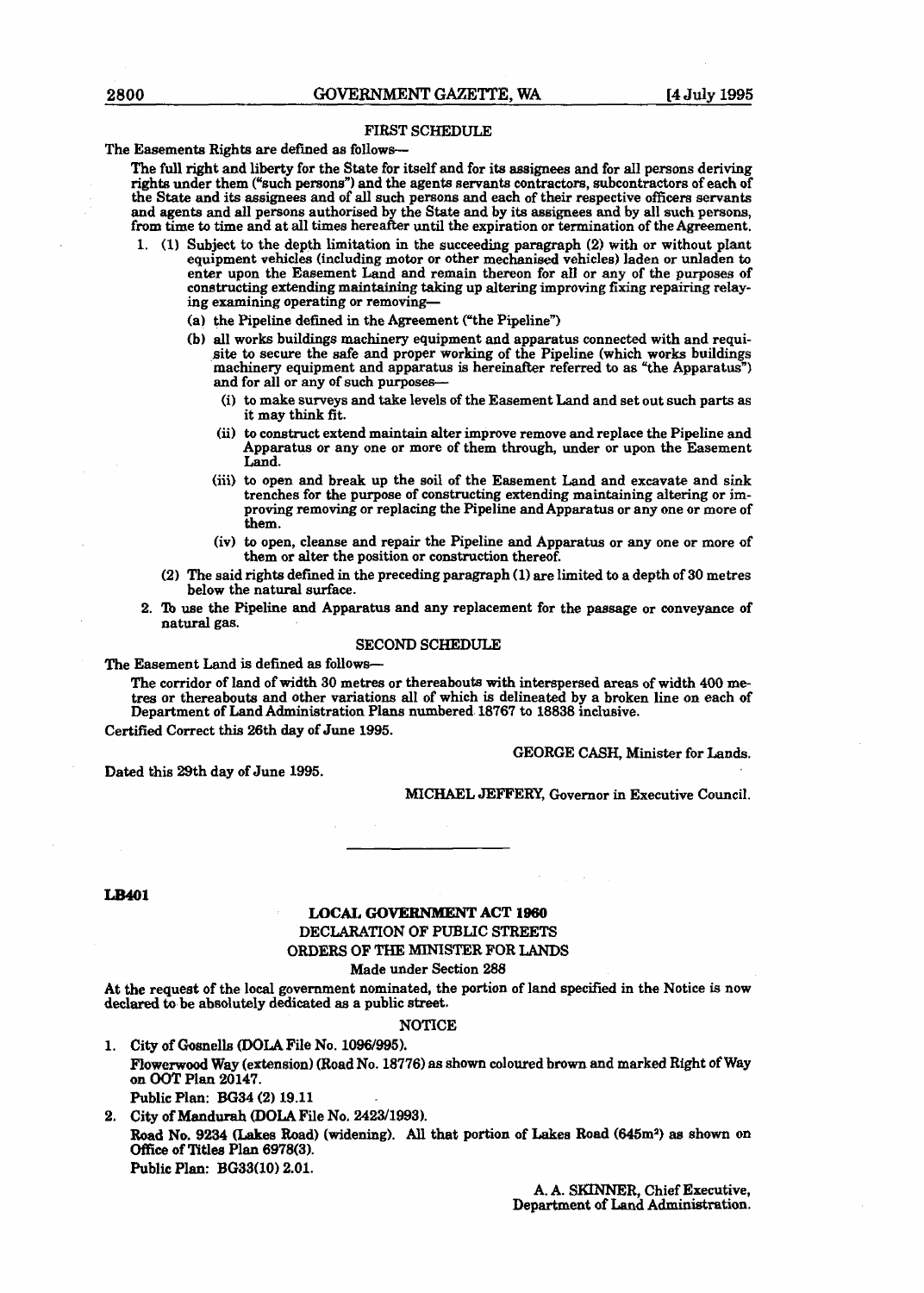#### **LOCAL GOVERNMENT**

#### **LG401**

#### **DOG ACT 1976**

#### *Shim of Kellerberrin*

*It* is hereby notified for public information that the following persons have been appointed as **Dog**  Registration Officers under the provisions of the Dog Act, 1976.

Noel Lesley Mason Paolo Edward Pawelec Michelle Noelene McDonnell Dianne **Maree** Groves **Monica Jane Stone** 

The following persons have been appointed as Authorised Control **OfFicers** under the provisions of the Dog Act, 1976.

Noel Lesley Mason Anthony Soh Michael John Garrett

**All** other appointments are hereby cancelled.

N. L. MASON, Shire Clerk.

**LG402** 

#### **LOCAL GOVERNMENT** *ACT* **1960**

*Shire of Mingenew* 

#### 1995196 FEES **AND** CHARGES

Pursuant to Section 191A of the Local Government Act, notice is hereby given that Council, at its **Ordinary** Meetings of March 15 and April 19, 1995, adopted the following fees and charges for the 1995/96 year.

HAILS CHARGES

|                                                                                                                 | Main Hall<br>Rate \$/day | Lesser Hall<br>Rate \$/day |
|-----------------------------------------------------------------------------------------------------------------|--------------------------|----------------------------|
|                                                                                                                 | 5                        |                            |
|                                                                                                                 | 2                        |                            |
|                                                                                                                 | 40                       | 30                         |
|                                                                                                                 | 30                       | 25                         |
|                                                                                                                 | 10                       | 10                         |
|                                                                                                                 | 5                        | 5                          |
|                                                                                                                 | <b>NIL</b>               | NIL                        |
|                                                                                                                 | 10                       | 10                         |
|                                                                                                                 | 10                       | 10                         |
|                                                                                                                 | 10                       | 10                         |
| Meetings -- Night & Day                                                                                         | $Local-2$                | $Local-2$                  |
|                                                                                                                 | Other-15                 | Other-10                   |
|                                                                                                                 | 20                       | 20                         |
|                                                                                                                 | 2                        | $\frac{2}{2}$              |
|                                                                                                                 | $\mathbf 2$              |                            |
|                                                                                                                 | $\overline{2}$           | $\overline{2}$             |
| <b>OTHER CHARGES</b>                                                                                            |                          |                            |
| Group                                                                                                           |                          | Ŝ.                         |
| RECREATION CENTRE CHARGES                                                                                       |                          |                            |
|                                                                                                                 |                          | 1 000 p.a.                 |
|                                                                                                                 |                          | 850 p.a.                   |
|                                                                                                                 |                          | 270 p.a.                   |
|                                                                                                                 |                          | 220 p.a.                   |
|                                                                                                                 |                          | 220 p.a.*                  |
|                                                                                                                 |                          | 400 p.a.                   |
|                                                                                                                 |                          | 700 p.a.                   |
|                                                                                                                 |                          | 1100 p.a.                  |
|                                                                                                                 |                          | 100 p.a.                   |
|                                                                                                                 |                          | 50 <sub>p.a.</sub>         |
|                                                                                                                 |                          | 55/day                     |
| the contract of the contract of the contract of the contract of the contract of the contract of the contract of |                          | 55/day                     |

Catering Equipment

Liquor Permit ................................................................................... <sup>20</sup> Cups&SaucesOnly .......................................................................... <sup>5</sup>\* Note: **Only** charged if club **becomes** operable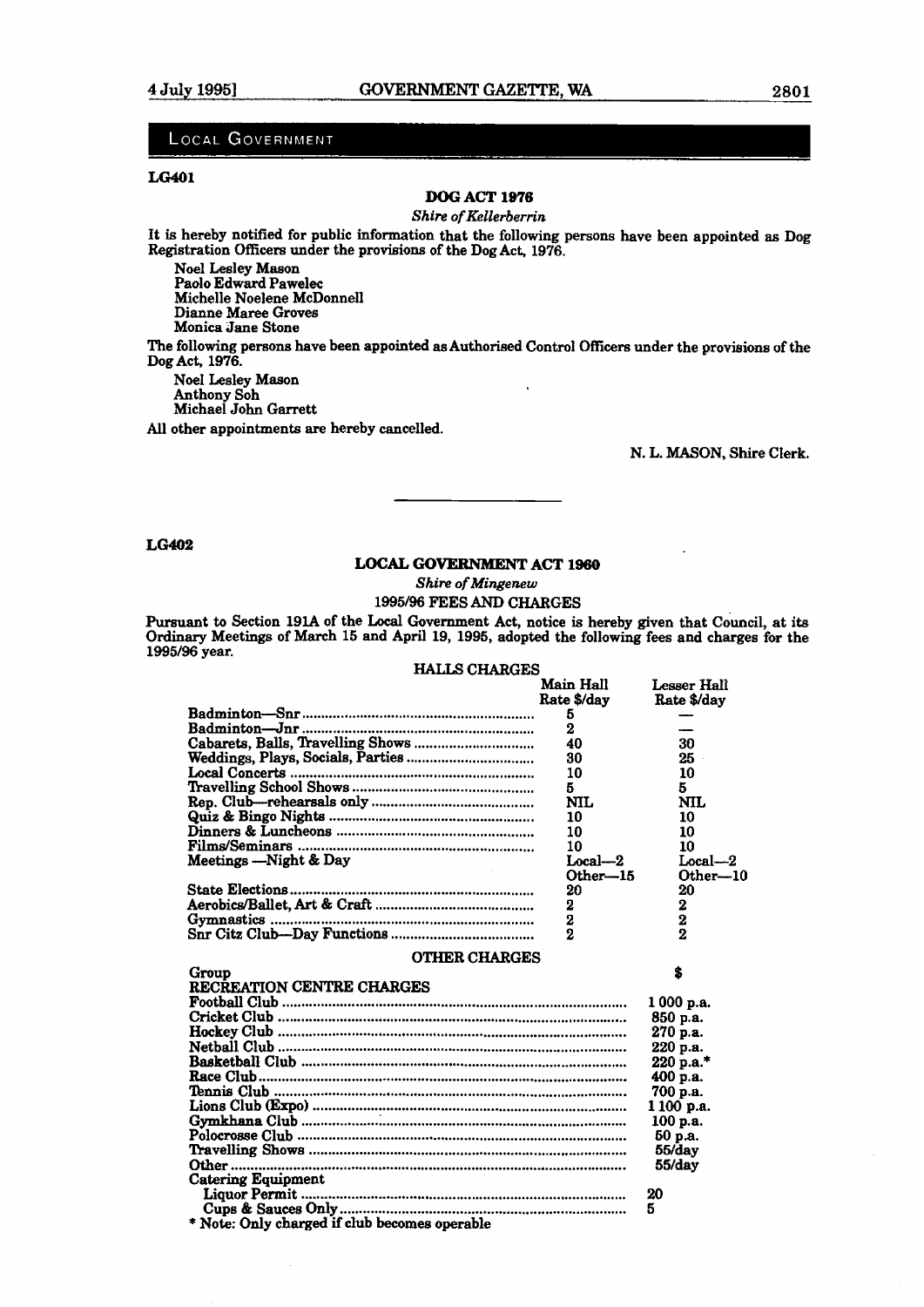#### **2802** GOVERNMENT **GAZEITE, WA I4 July 1995**

| <b>Full Catering:</b>                                                           | 20<br>30                                   |
|---------------------------------------------------------------------------------|--------------------------------------------|
|                                                                                 | 50                                         |
| <b>OTHER CHARGES</b>                                                            | 100 p.a.<br>100 p.a.<br>100 p.a.<br>2<br>2 |
|                                                                                 | 60                                         |
| ADMINISTRATION CHARGES                                                          |                                            |
| <b>PHOTOCOPIES</b><br>General:<br><b>Single Side</b><br>Double Side<br>L.C.D.C. |                                            |
| <b>FAXES</b>                                                                    |                                            |
| Sent (per minute or part thereof)                                               | \$0.50<br>\$1.00<br>\$2.00<br>At cost      |
|                                                                                 | \$0.50                                     |
| NEWSLETTER ADVERTISEMENTS                                                       |                                            |
|                                                                                 | \$6.00                                     |
|                                                                                 | \$12.00                                    |
|                                                                                 | \$2.00                                     |
| PRIVATE WORKS CHARGES                                                           |                                            |
| <b>Plant Item</b>                                                               | Rate \$/hr                                 |
|                                                                                 | 65                                         |
|                                                                                 | 60                                         |
|                                                                                 | 60                                         |
|                                                                                 | 60                                         |
|                                                                                 | 60                                         |
|                                                                                 | 40                                         |
|                                                                                 | 40                                         |
|                                                                                 | 45                                         |
|                                                                                 | 50<br>30                                   |
|                                                                                 | 10                                         |
|                                                                                 | 50                                         |
|                                                                                 | 30                                         |
| Compactor Plate—Fee is per day or part thereof                                  | 30/Day                                     |
| Tandem Tilt Trailer—Fee includes tandem truck                                   | 80                                         |

T. **WARD,** President. M. **J.** BATTILANA, Shire Clerk.

**LG403** 

**LOCAL GOVERNMENT ACT l960** 

**Form No. 1** 

*Municipality* **of** *the* Shire **of** *Mumy*  Notice Requiring Payment of **Rates** 

Prior to **Sale** 

'h Achille Vetter of Marinup Vale the registered proprietor in fee simple of the land hereinaffer de**scribed,** and appearing by the **Register** Book to have an **estate** or interest in **the** land. Take notice that-

- 1. Default has been made in the payment to the abovementioned municipality of rates imposed in respect of land described at the end of this notice and the default has continued for a period **greater** than **three** years;
- 2. The total amount owing to the municipality for rates **impoeed** in **mpect** ofthe land **is** \$2 **181.58**  and **the** total amount owiug to the municipality for other **amounts** payable in respect **d** the land is \$-
- **3,** Payment of these **amounts** representing **rates aad charges** is hereby required.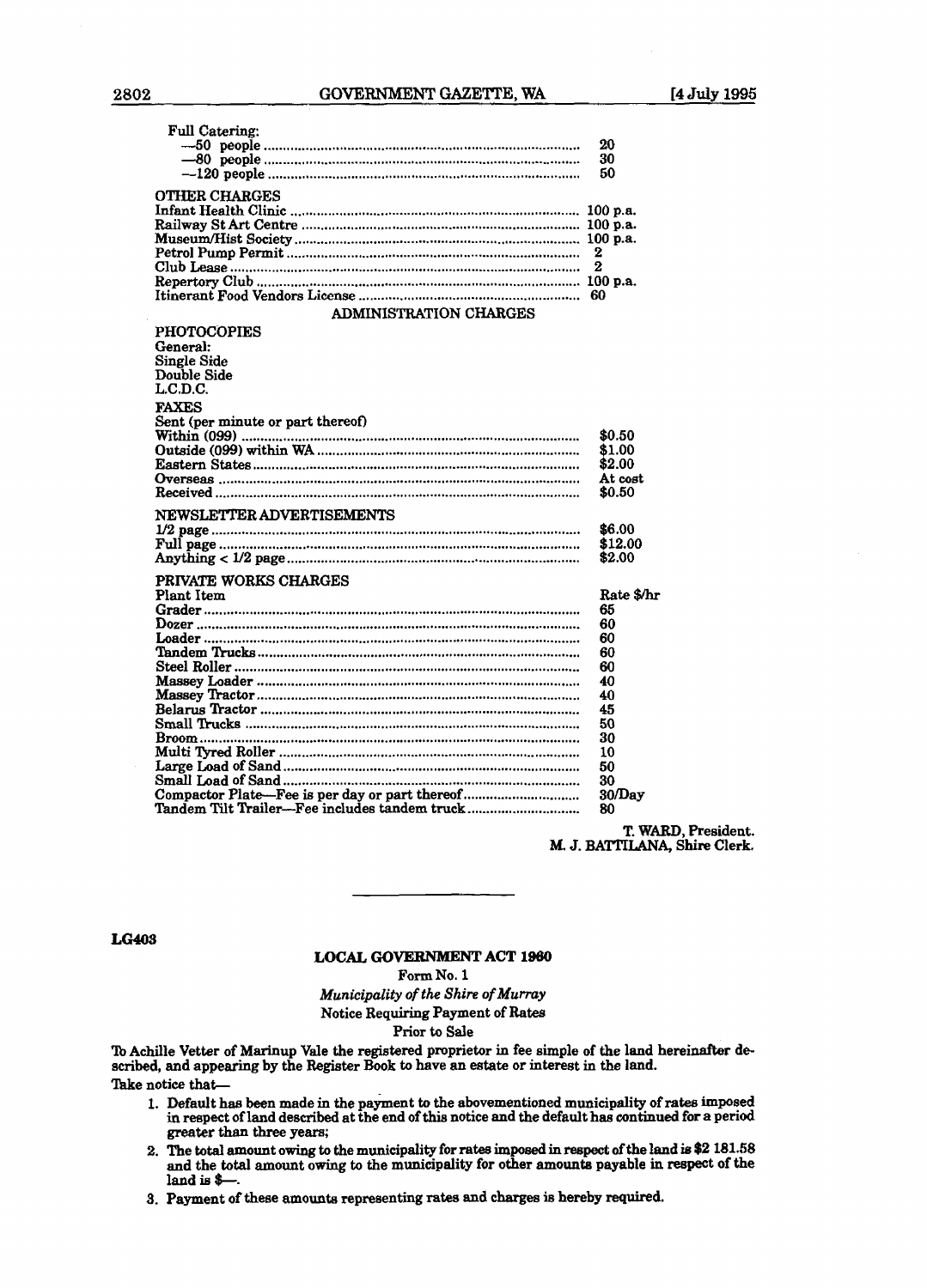4. In default of payment, the land will be offered for sale by public auction after the expiration of one hundred and five days from the date of this publication of **this** notice at a time ap- pointed by the Council of the Municipality.

**The** land in respect of which the **rates** are owing is-

Lot Murray Location 93 of Piqiarra-WiUiams Road, Dwellingup **as** shown on *Diagram* **1174, CIT**  Volume 187, Folio 183.

Dated the **27th** day of June, **1995.** 

**D.** A. **McCLEMENTS, Chief** Executive/Shire Clerk,

#### **LG404**

#### **LOCAL GOWRNMENT ACT 1960**

*City* **of** *Perth* 

Fees and Charges

| It is hereby notified for public information that in accordance with the abovementioned Act, the Coun-<br>cil of the City of Perth resolved on the 27 June 1995 to adopt the following fees and charges, to take<br>effect from 14 July 1995 (Child Care Centres) and 1 July 1995 (Swimming Pool Inspection Fees)- |        |  |
|--------------------------------------------------------------------------------------------------------------------------------------------------------------------------------------------------------------------------------------------------------------------------------------------------------------------|--------|--|
| Florence Hummerston and Citiplace Child Care Centres                                                                                                                                                                                                                                                               |        |  |
| Long Day Care                                                                                                                                                                                                                                                                                                      | s      |  |
|                                                                                                                                                                                                                                                                                                                    | 136.00 |  |
|                                                                                                                                                                                                                                                                                                                    | 28.00  |  |
|                                                                                                                                                                                                                                                                                                                    | 14.00  |  |
| Occasional Day Care                                                                                                                                                                                                                                                                                                |        |  |
|                                                                                                                                                                                                                                                                                                                    | 4.25   |  |
| Inspection Fees—                                                                                                                                                                                                                                                                                                   |        |  |
|                                                                                                                                                                                                                                                                                                                    | 30.00  |  |
|                                                                                                                                                                                                                                                                                                                    |        |  |

GARRY G. HUNT, Chief Executive Officer/Town Clerk.

#### LG601

#### **BUSH FIRES ACT l964**

Shire **of** *Chittering* 

#### Notice to All Owners and Occupiers of **Land**

Pursuant **to** the powers contained in Section **33** of the above Act you are hereby **required,** on or before 31st October, **1995** to establish firebreaks clear of all flammable material and thereafter **maintain**  such firebreaks clear of **all** flammable materials up to and including 12th April, 1996. Hazard Reduction-

Landowners are advised that inspections of properties shall be carried out prior to **16** October each year and Orders for Hazard Reduction will be served by **1** November each year requiring that the necessary work be undertaken prior to 15 November.

Failure to comply with Hazard Reduction Orders will reeult in the work being undertaken by Council or the local Bush Fire Brigade at the landowners expense.

Hazard reduction may be effected by stocking, clearing, slashing, burning or firebreaks to the Fire Control Officers satisfaction.

Rural-

(a) Zone 4—Wannamal not less than a three (3) metre wide firebreak and Zone 6—South not less than a two (2) metre firebreak around all buildinga, haystacke and fuel **atorage** areas **aitu**ated on the land not more than 20 metres from the perimeter of these **areas** and around the entire property boundary or strategically positioned on the property according to a plan agreed to by the Fire Control Officer for the area and recorded by the Shire of Chittering.

If the local Fire Control **Officer** does not approve the **mpoeed alternative firebreak plan the**  landowner may appeal to the Chief Fire Control Officer. If agreement is not reached the firebreak must be installed around the perimeter as above.

- (b) Where the construction of firebreaks may **catwe** hardship or be impractical **the** landowner may appeal to a **Fire** Control Officer for the **area** for a variation **mbject to any** approved variation **being recorded** by the **Shire** of **Chittering.**
- **(C)** For unimproved land, **unless** approval **ie** gnanted for dternative loeationa **as** items (a) or **(b)**  three (3) metre firebreaks shall be positioned so as to divide the land into areas not in excess of 120 hectares each completely surrounded by a firebreak.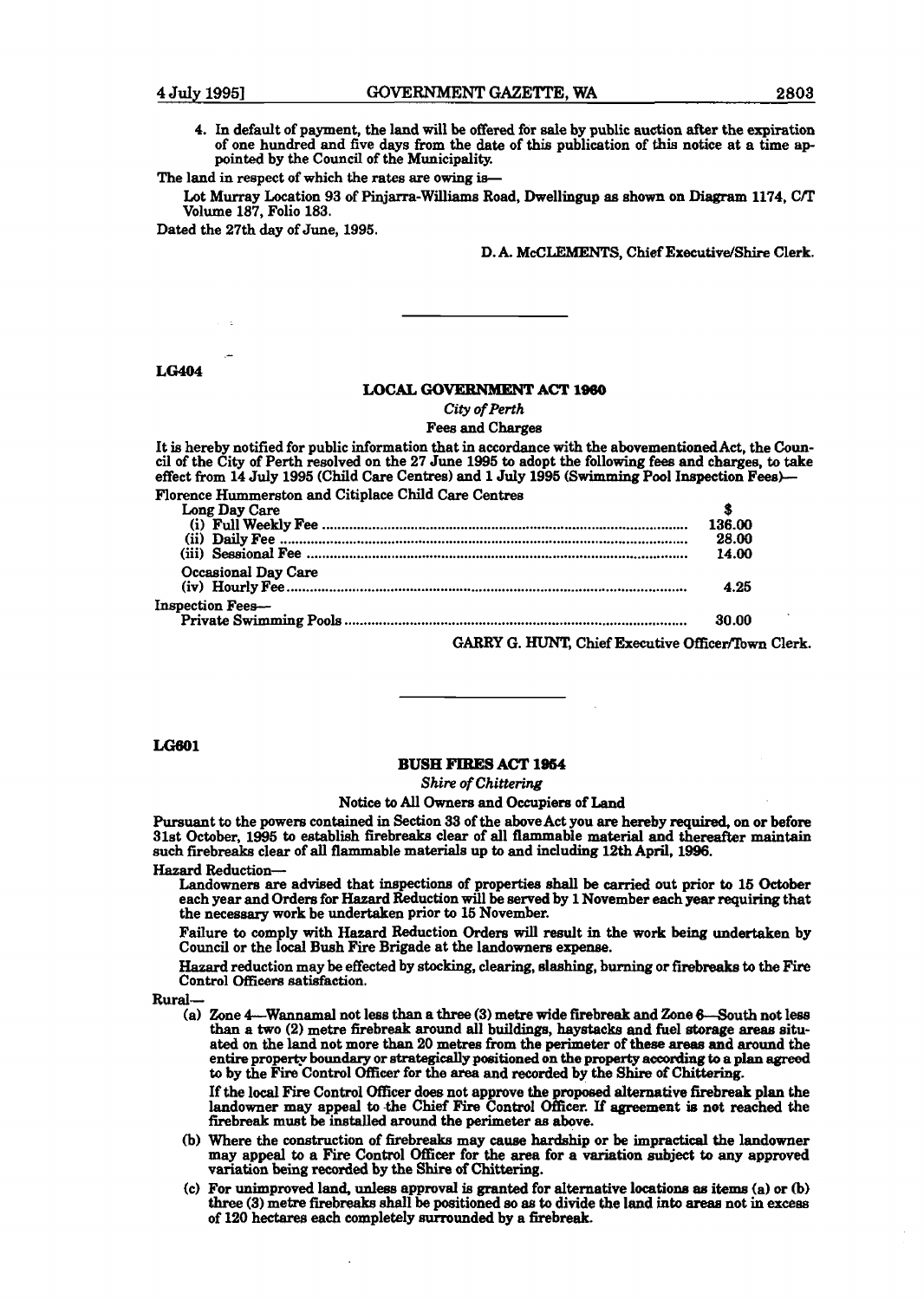Special Rural Subdivisions

Landowners or Occupiers Shall-

- **{a)** Clear firebreaks not less than two **(2)** metres completely surromding and not more than twenty **(20)** metres from the perimeter of all buildings, haystacks and fuel **storage** areas situated on the land.
- (b) **Install** access (three **(3)** metre wide gate) on fences meeting the perimeter fence of **the** sub division (where there is not a bridle **trail** on the perimeter) to aIlow access for firebreak maintenance machinery on each such lot joining the subdivision perimeter.
- (c) Landowner/Occupier not wishing to conform to Section **(B)** will clear firebreaks not less than two (2) metres wide immediately inside **all** external boundaries of their land, as well as precautions detailed in Section (A).

Bindoon, Wannamal **and** Muchea Townsites-

- (a) Lots greater in area **than** 2 metres used for grazing purposes or in agricultural pursuits the landowner or occupier shall clear firebreaks-
	- **(i)** not less than two (2) metres wide inside and along those portions of the boundaries of **all**  cleared or part cleared land having common boundaries with land of other owners or with public roads.
	- (ii) not less than two (2) metres wide immediately surrounding all buildings and haystacks and fuel storage areas situated on the land.
- (b) All other lots shall have firebreaks around the perimeter of **all** buildings cleared of **aIl** flammable material to a width not less than two (2) metres and in the case of vacant land the firebreak shall be on the perimeter of the property.

If it is considered impracticable for any reason to clear firebreaks **as** required by this notice, you **may**  apply direct to the Bush Fire Control Officer for the area in which the land is situated not later than 15th October, 1995 for permission to provide firebreaks in alternative positions.

When permission has been obtained from the **Fire** Control Officer to provide **firebreaks** in alternative positions it is your responsibility to advise the Council in writing that such approval **was** given.

If permission is not granted by the FCO to vary the requirements, you shall comply with this notice. The penalty for failing to comply with this notice is a fine of not less than \$40.00 nor more **than**  \$400.00 and a person in default is also liable, whether prosecuted or not, to pay the cost of performing the work directed in this notice.

If the requirements of this notice are **carried** out by burning, such burning **must** be in accordance with the relevant provisions of the Bush Fires Act.

> Prohibited Period for Ensuing Season Burning Permits Required

Wannamal (Zone **4)-** 

Burning is prohibited in this area from 1st December, 1995 to 14th February 1996.

Burning is allowed with a permit between 19th October, 1995 and the commencement **date** of the Prohibited Burning Time (1st December) and after the end of the Prohibited Burning Time 14th **Feb**ruary, 1996 to 12 April, 1996 subject to specified conditions obtainable at Shire Offices and issue of a burning permit obtainable from Fire Control Officers.

Restricted Periods-

19 October, 1995 to 30 November, 1995

15 February, 1996 to 12 April, 1996.

Prohibited Period-

1 December, 1995 to 14 February, 1996.

All other areas in the Shire (Zone 6)-

Burning **is** Prohibited in this area from 1st December, 1995 to 28th Februarg, **11996.** 

Burning is allowed with a permit between 19th October 1995, and the commencement **date** of **the**  Prohibited Burning **Time** (1st December) and after the end of the Prohibited Burning Time 1 March 1996 to 1 **May,** 1996 subject to specified conditions obtainable at **Shire** Offices and the issue of a burning permit obtainable from **Fire** Control **Officers.** 

Restricted Periods-

19 October, 1995 to 30 November, 1995

1 March, 1996 to 1 **May,** 1996.

Prohibited Period-

1 December, 1995 to 28 February, 1996.

Burning is not permitted on Sundays **during** the **prohibited** and restricted **burning** period for **all** zones. Burning on public holidays during the prohibited and restricted **burning period,** with the **exception** of Good Friday, **Easter** Saturday and **Easter Sunday,** may be allowed subject **to** a permit **being granted.**  Harvesting on **Sundays** and Public Holiday+

Council will permit harvesting on **Sudaya** and Public Holidays, **excepting** Chri~tmaa **Day,** during the Prohibited **Burning Time,** on the following conditiom-

- (a) the local Fire Control Officer is advised that harvesting will be in progress.
- (b) two (2) adult, able-bodied pemons **are** present during harvesting operations, **only** one of **whom**  may be harvesting.
- (C) **fire** fighting equipment must be on hand at all times.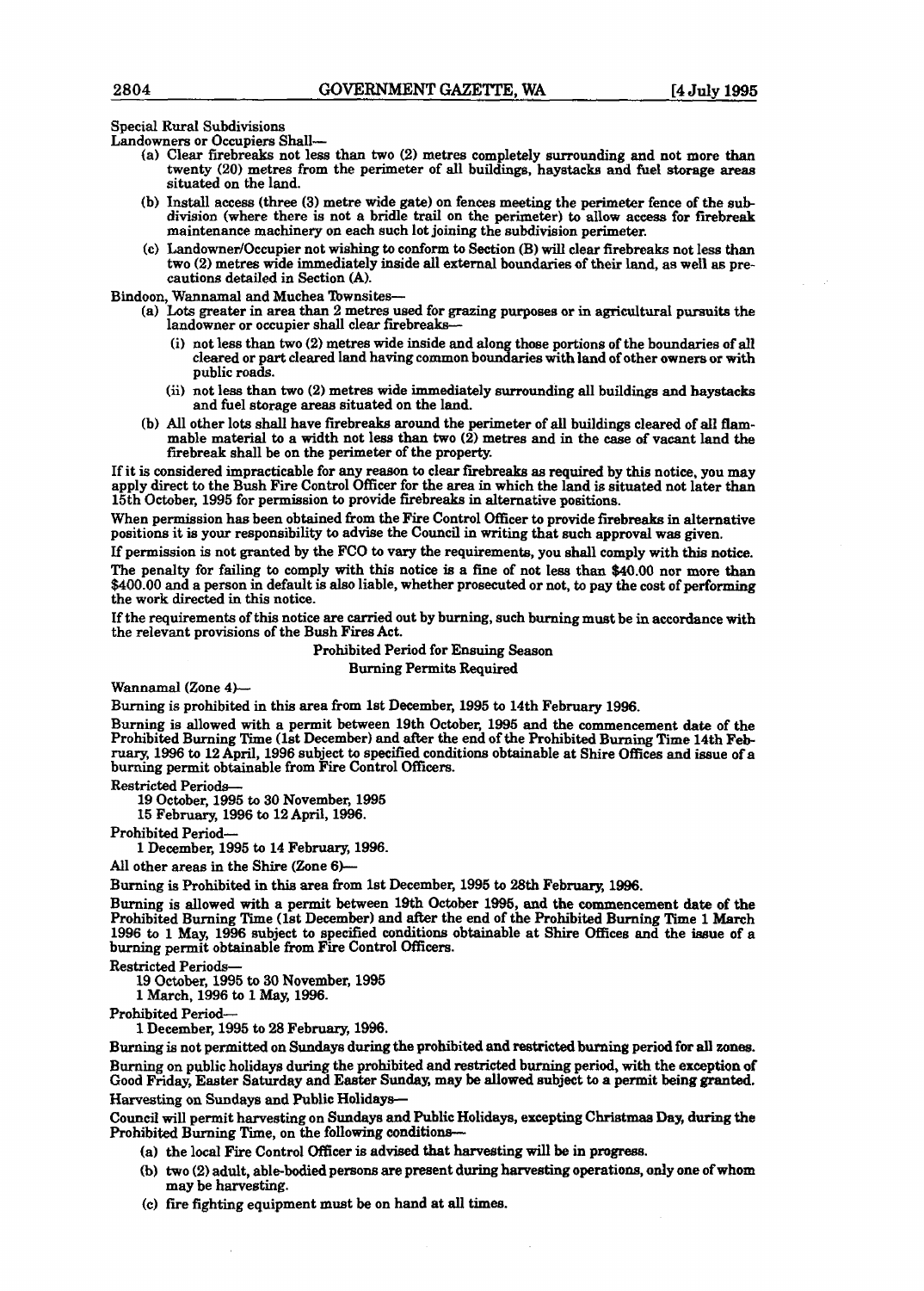(d) harvesting will not be permitted on days forecast **as** 'extreme **fne** hazard' or when Council has broadcast a harvest ban.

Fire Control Officers

| Wannamal                 |                                                |
|--------------------------|------------------------------------------------|
| Mr E. H. (Ted) Cocking   | 096 55 7017                                    |
| Mr M. (Max) Smith        | 096 55 9021 Fire Weather Officer               |
| Mr M. C. (Mal) Taylor    | 096 55 7053                                    |
| Mr J. (John) Rose        | 096 55 9020                                    |
|                          |                                                |
| <b>Bindoon</b>           |                                                |
| Mr A. C. Foulkes-Taylor  | 576 1011                                       |
| Mr L. (Lee) Martin       | 576 1066<br>Chief Fire Control Officer         |
| Mr G. W. (Gavin) Martin  |                                                |
| Mr W. Peacock            | 576 1024                                       |
| Mr M. (Murray) Kay       | 576 1013                                       |
|                          |                                                |
| <b>Upper Chittering</b>  |                                                |
| Mr R. W. Donaldson       | 576 1098                                       |
| Mr L. (Lionel) Dease     | ł<br>571 4035                                  |
| Mr L. (Laurrie) Don      | 571 4076                                       |
| Lower Chittering         |                                                |
| Mr P. G. (Phil) Beales   | 5718013                                        |
|                          | 5718011                                        |
| Mr H. C. (Hartley) Read  |                                                |
| Mr R. (Robert) Marchesi  | <b>571 4082</b><br><b>Fire Weather Officer</b> |
| Muchea                   |                                                |
| Mr T. L. (Trevor) Martin | 571 4053                                       |
| Mr I. (Ian) Taylor       | 571 4160.                                      |
|                          |                                                |
| Dated this 1 July 1995.  |                                                |
| By Order of the Council. |                                                |
|                          |                                                |

#### PETER **FITZGERALD,** Shire Clerk.

#### PLANNING

**PD401** 

#### **TOWN PLANNING AND DEVELOPMENT ACT 1928** APPROVED **TOWN** PLANNING SCMEME **AMENDMENT**

*City* **of** *Melville* 

Town Planning Scheme No. 3-Amendment No. 122

**Ref: 853/2/17/10, Pt. 122.** 

It **is** hereby notified for public information, in accordance with section 7 of the 'bwn PIanning and Development Act 1928 that the Hon Minister for Planning approved the City of Melville Town Planning Scheme Amendment on June **27, 1995** for the purpose of rezoning Lot **141** corner of **Doongalla**  Road and Ormond Road,Attadale from "Private Clubs and Institutions" zone **to** "Residential B **(R17.5)"**  zone.

M. **J. BARTON,** Mayor. G. **DUNNE, Afbwn Clerk.** 

**PD402** 

#### **TOWN PLANNING AND DEVELOPMENT ACT 1928**

**ADVERTISEMENT OF SCHEME AMENDMENT AVAILABLE FOR INSPECTION** 

- *City of Melville* 

Town Planning Scheme No. 3-Amendment No. **127** 

Ref: **853/2/17/10,** Pt. **127.** 

**It is** hereby notified for public information that the period in which to **lodge** submissions on the above Amendment No. **127,** published at pages **1885-1886** of **the** *Government Gazette* No. *63* dated **May** 19, **1995 has** been extended up **to** and including **July 21,1995.** 

J. McNALLY, Town Clerk.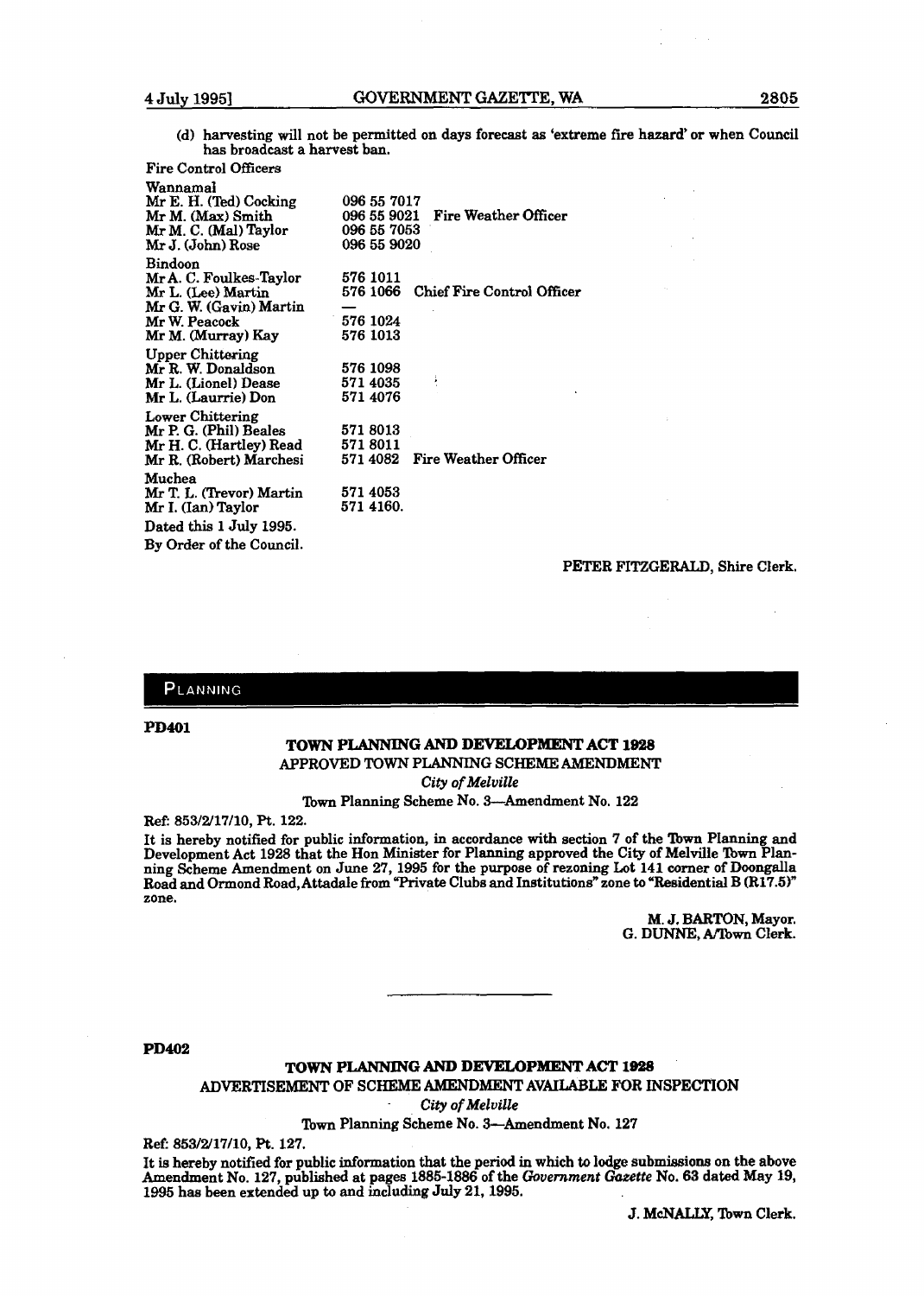#### **PD403**

#### **TOWN PLANNING AND DIEVELOPMENT ACT 1928**

#### SCHEME AMENDMENT AVAILABLE FOR INSPECTION

**City of Wanneroo** 

### Town Planning Scheme No. 1-Amendment No. 699

**Ref: 853/2/30/1,** Pt. 699.

Notice is hereby given that the City of Wanneroo has prepared the abovementioned scheme amendment for the purpose of recoding portion of Lot 4,3 Priest Road, Landsdale **to MO.** 

Plans **and** documents setting out and explaining the scheme **amendment** have been deposited **ab Council**  Offices, **Boas** Avenue, Joondalup and at the Western Australian **Planning** Commission, **Albert** Facey House, 469 Wellington Street, Perth, and will be available for inspection during office hours up **to** and including August 15,1995.

Submissions on the scheme amendment should be made in writing on Form No, 4 and lodged **with** the undersigned on or before August 15, 1995.

**This** amendment is available for inspection in order to provide an opportunity for public comment **and**  it should not be construed that final approval will be granted.

R. E. DYMOCK, A/Town Clerk.

**PD404** 

#### **TOWN PLANNING AND DEVELOPMENT ACT 1928**

#### SCHEME **AMENDMENT** AVAILABLE FOR INSPECTION

**Shire of** Collie

Town Planning Scheme No. 1-Amendment No. 98

Ref: 853/6/8/1, Pt. 98.

Notice is hereby given that the Shire of Collie has prepared the abovementioned scheme amendment for the purpose of rezoning Lot 472 Johnston Street, Collie, from 'Civic and Community Use'to 'Commercial A'.

Plans and **documents** setting out and explaining the scheme amendment have been deposited at Council OEces, Throssell **Street,** Collie and at the **Western** Australian Planning **Commission, Albert Facey**  House, 469 Wellington Street, Perth, and will be available for inspection during office hours up **to** and including August 15,1995.

Submissions on the scheme amendment should be made in writing on Form No. 4 and lodged with the undersigned on or before August 15,1995.

**This** amendment is available for inspection in order to provide an opportunity for public comment and it should not be **construed** that final approval will be **granted.** 

I. **MIFFLING, Shire Clerk.** 

#### **PD405**

#### **TOWN PLANNING AND DEVELOPMENT ACT** 1928 APPROVED **TOWN PLANNING SCHEME AMENDMENT**

*Shire* **of** *Roebourne* 

Town Planning Scheme No. 6-Amendment No. 40

Ref: 85318/5/4, Pt. 40.

It **is** hereby notified for public information, in **accordance with** section 7 of the Tbwn Planning and Development Act 1928 that the Hon **Minister** for Planning approved the **Shire** of Roebourne 2bwn **Planning** Scheme Amendment on June 27,1995 for the purpose of-

- 1. modifying the current zoning of De **Witt** Lacation 21 (north east portion), Madigan Road, batha **from "Special** Uses-Caravan and Motel" **to** 'Caravan **Park,** Motel, **Bird Park** and Ancillary Uses".
- 2. amending Schedule 2 to the Scheme Text **"Designated Uses of Special Use Zone Sites"** by adding **"Bird Park and Ancillary Uses"** to the designated uses for the subject Lot.
- 3, amending the Scheme **Map** accordingly.

K. RICHARDS, President. T. **RULAND,** Chief **Executive Officer.**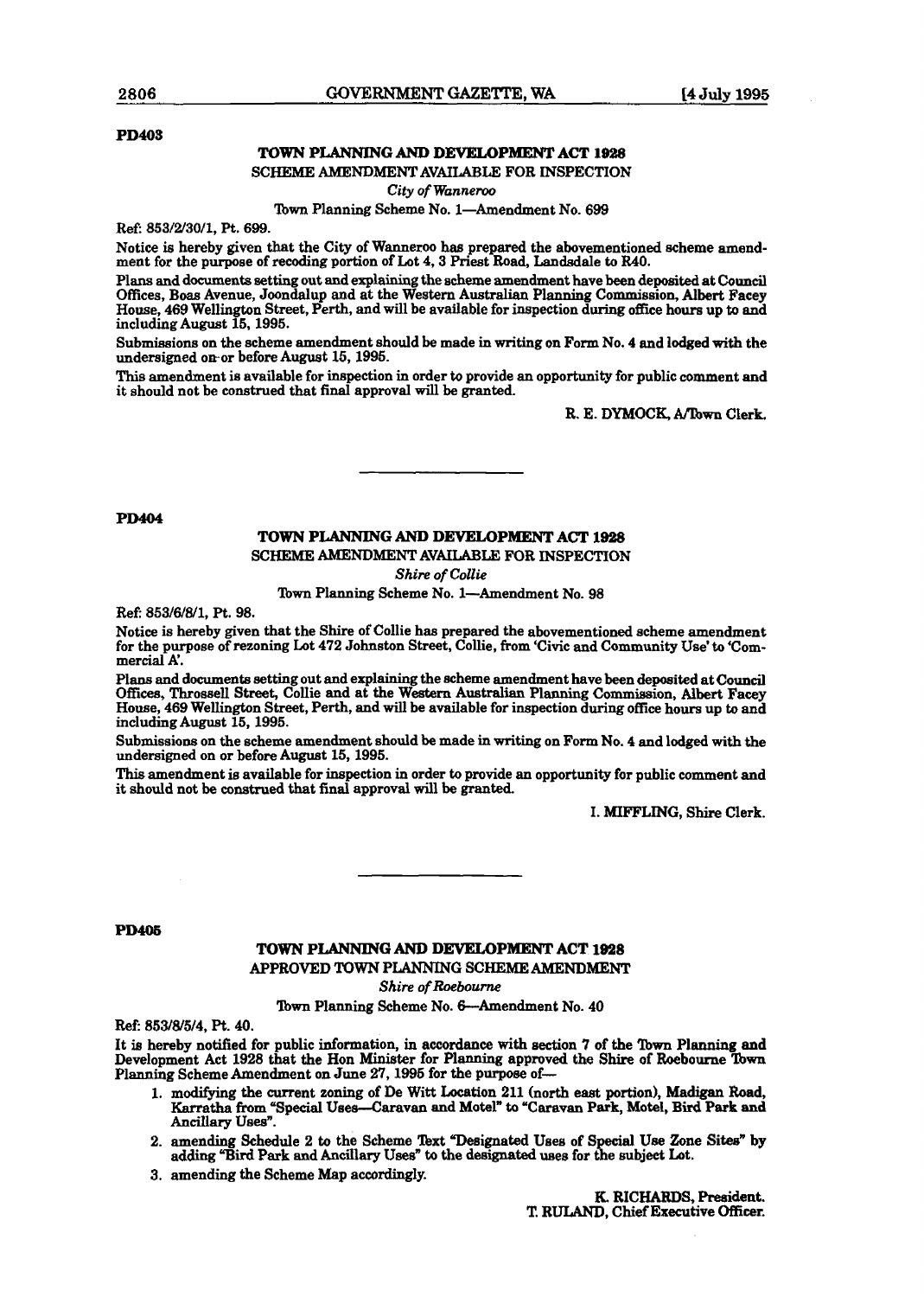#### PREMIER AND CABINET

#### **PR401**

#### MINISTERIAL ACTING ARRANGEMENTS

It is hereby notified for public information that His Excellency the Governor **has** approved the fallow**ing** temporary allocation of portfolios during the absence from office of the Hon R. L. Wiese, **MLA** at any time in the period **6** to **30** July **1995** inclusive-

Acting Minister for Police; Emergency Services Hon H. J. Cowan, MLA.

**M,** C. WAUCHOPE, Chief Executive.

#### **PR402**

#### MINISTERIAL ACTING ARRANGEMENTS

It is hereby notified for public information that His Excellency the Governor has approved the foliowing temporary allocation of portfolios during the absence from office of the Hon C. J. Barnett, MLA at any time in the period **1** to **19** July **1995** inclusive-

Acting Minister for Resources Development; Energy Hon K. J. Minson, MLA.

M. C. WAUCHOPE, Chief Executive.

#### **PR403**

#### MINISTERLAL ACTING ARRANGEMENTS

It is hereby notified for public information that His Excellency the Governor has approved the follow**ing** temporary allocation of portfolios during the absence from office of the Hon E. **J.** Chariton, **MLC** at any time in the period **10** July to **4** August **1995** inclusive--

Acting Minister for Transport Hon M. G. House, MLA.

M. C. WAUCHOPE, Chief Executive.

#### **PR404**

#### MINISTERIAL ACTING ARRANGEMENTS

It is hereby notified for public information that His Excellency the Governor has approved the following temporary allocation of portfolios during the absence from ofice of the Hon A. K. R. Prince, MLA at any time in the period 3 **to 9** July **1995** and **15** to **21** July **1995** inclusive--

Acting Minister for Aboriginal **Affairs;** Housing Hon **K** J. Minson, **MLA.** 

M. C. WAUCHOPE, Chief Executive.

#### **PUBLIC NOTICES**

#### **22201**

#### - **TRUSTEES ACT X962**

Anthony Connor late of RSM **251** Osrnington Western Australia Farmer deceased.

Creditors and other persons having claims to which section 63 of the Trustees Act 1962 relates in respect of the estate of the deceased, who died on the 19th day of June **1994** at Margamt **River** Western Australia are required by the personal representative Robert Leonard Parsons of 16 Bondi Street, Albany Western Australia to send **particulars** of their claims to him by the 14th day of **July** 1995 after which date the personal representative may convey or distribute the assets, having regard only to the claims of which he then **has** notice.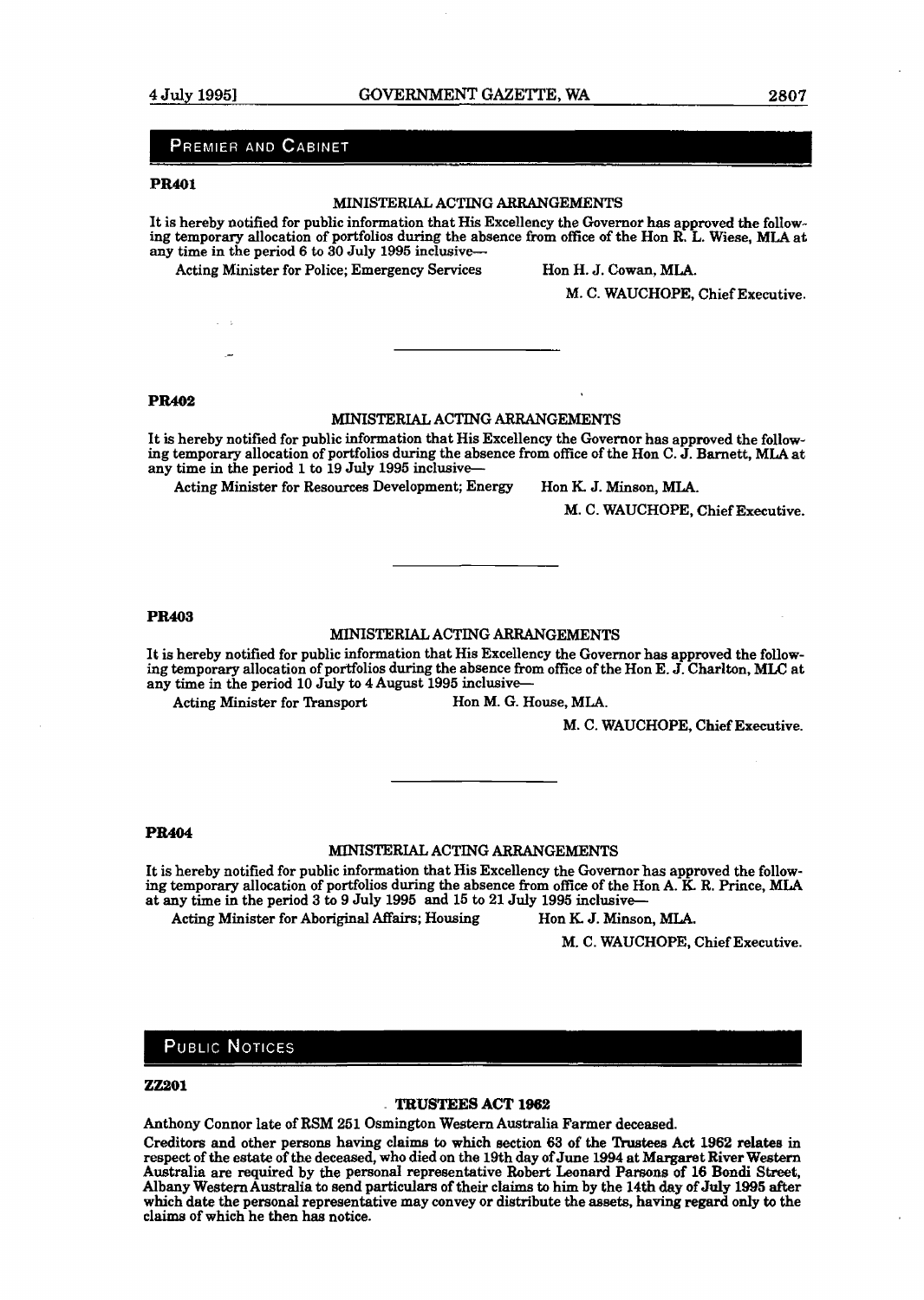**2808 GOVERNMENT GAZETTE. WA 14 Julv 1995** 

#### **22202**

#### **TRUSTEES** ACT 1962

Neil Andrew MacPherson late of 44 Federal Street, Subiaco in the **State** of **Western** Australia, Company Director.

Creditors and other persons having claims to which section 63 of the 'bustees Act **1962** applies in respect **of** the estate of Neil Andrew MacPherson **who** died on 3rd Janusry 1995, **are** required by the Ttustee,Anne Veronica Payne of 263Adelaide Terrace, Perth in the State of WesternAustralia, to send particulars of their claims to her solicitors, Paynes of 263 Adelaide Terrace, Perth in the State of Western Australia by 31 July 1995 after which date the Trustee may convey and distribute the assets, having regard only to the claims of which she then has notice.

**22401** -

#### DISSOLUTION OF PARTNERSHIP

Notice is hereby given that the Partnership previously subsisting between Stephen John Sunderland and Bernard Joseph Kane carrying on business as Empire Productions at 46 Angove Street, North Perth in the State of Western Australia **has** been dissolved **as** from the **27th** day of January 1995. All debts due **from** and owing **to** the **fm** will be paid by, and received by, **the** former partners **at** the former partnership offices **stated** above.

#### WESTERN AUSTRALIA

# **PUBLIC SECTOR MANAGEMENT ACT 1994**

#### **Price: \$16.20 Counter Sales Plus Postage on 350 grams**

\*Prices subject to change on addition of amendments.

- --p

## WESTERN AUSTRALIA

# **FISH RESOURCES MANAGEMENT ACT 1994**

#### **Price: \$16.20 Counter Sales Plus Postage on 340 grams**

\*Prices subject to change on addition of amendments.

#### **WESTERN** AUSTRALIA

# **ADOPTION ACT 1994**

**Price: \$13.40 Counter Sales Plus Postage on 215 grams** 

**\*Prices** subject to change on addition of **amendments.**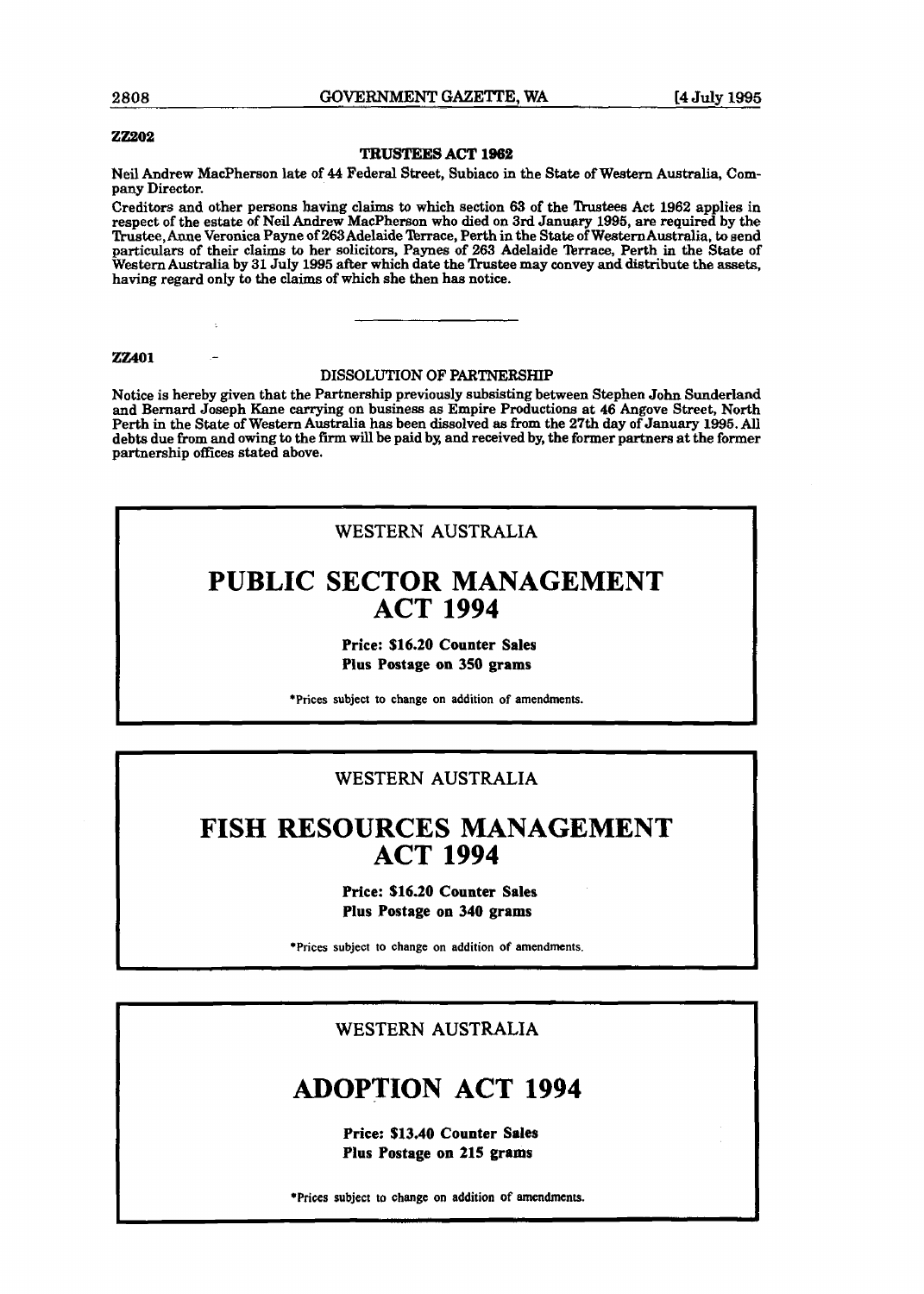# NOW **. AVAILABLE** ! !i  $\sim$  0  $\sim$  1  $\sim$  1  $\sim$  1  $\sim$  1  $\sim$  1  $\sim$  1  $\sim$  1  $\sim$  1  $\sim$  1  $\sim$  1  $\sim$  1  $\sim$  1  $\sim$  1  $\sim$  1  $\sim$  1  $\sim$  1  $\sim$  1  $\sim$  1  $\sim$  1  $\sim$  1  $\sim$  1  $\sim$  1  $\sim$  1  $\sim$  1  $\sim$  1  $\sim$  1  $\sim$  1  $\sim$  1  $\sim$  1  $\sim$  1  $\sim$ **EXECUTE:** Order your Bound Volumes **EXECUTE: 0**  of Government Gazette 1995

# An attractively presented set of 4 Bound Volumes of Government Gazette

For Government Departments and private firms who presently arrange binding for their copies of Government Gazettes, the **State** Print is now offering a subscription covering 4 Quarterly Volumes at a cost of \$790.00.

The Gazettes will be bound in black cloth with gold foil **<sup>0</sup>** lettering on the spine and **personalised** by the addition of the client's name in gold lettering on the front cover.

#### PLEASE **NOTE**

**0** 

**On** the rare occasion where extra gazettes are published **<sup>0</sup>** in one quarter, a fifth volume may be required. In this instance an invoice will be issued to recoup the binding costs only of \$105.00 over and above the subscription.

**0 0 1**<br>For further information please contact:  $$ **<sup>0</sup>Telephone: 383 8851 <sup>0</sup> 0 0 0 0 ....................\* oooooooooooo\*oeeeooooooooo\*oeoo** 

----<br>---

**0** 

**0 0** 

**0** 

- -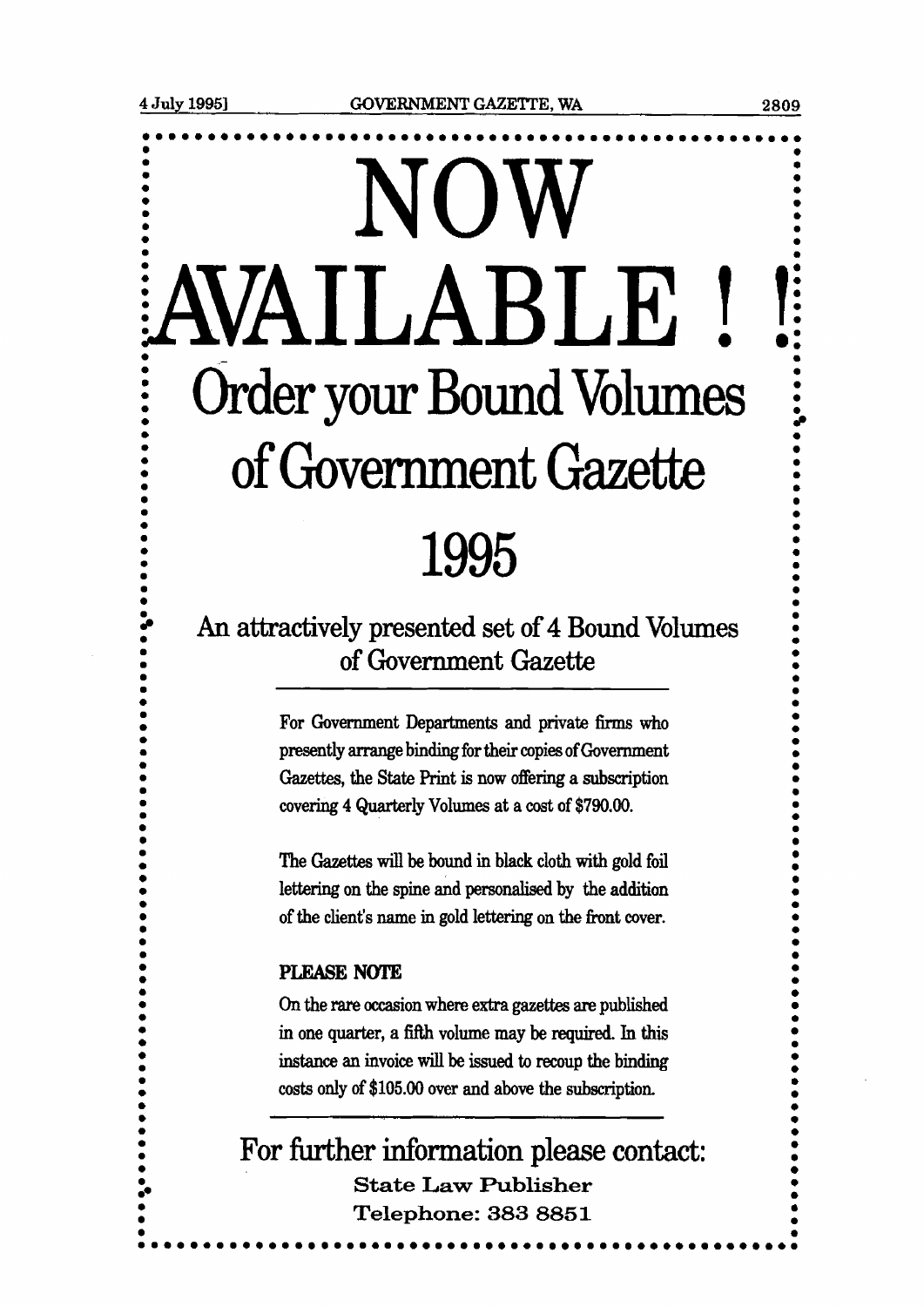# **WESTERN AUSTRALIA RETIREMENT VILLAGES ACT 1992 Price: \$12.00 Counter Sales Plus Postage on 260 grams**

# **RETIREMENT VILLAGES REGULATIONS 1992**

**\*Price: \$3.60 Counter Sales** 

**Plus Postage on 25 grams** 

\* Prices subject to change on addition of amendments.

## WESTERN AUSTRALIA

# **FREEDOM OF INFORMATION ACT 1992**

**\*Price: \$27.40 Counter Sales Plus Postage on 420 grams** 

\* Prices subject to change on addition of amendments.

## *NO W A VAILABLE!!*

3'12" DISK *IN* ASCII FORMAT

# **FREEDOM OF INFORMATION ACT 1992**

\*PRICE \$38.00 **PLUS** POSTAGE

**ELECTRONIC VERSIONS OF LEGISLATION ARE SUBJECT TO COPYRIGHT** 

## WESTERN AUSTRALIA

# **THE CRIMINAL CODE**

**(Reprinted as at 1** 7 **December 1993)** 

**\*Price: \$34.40 Counter Sales Plus Postage on 880 grams** 

\* Prices subject to change on addition of amendments.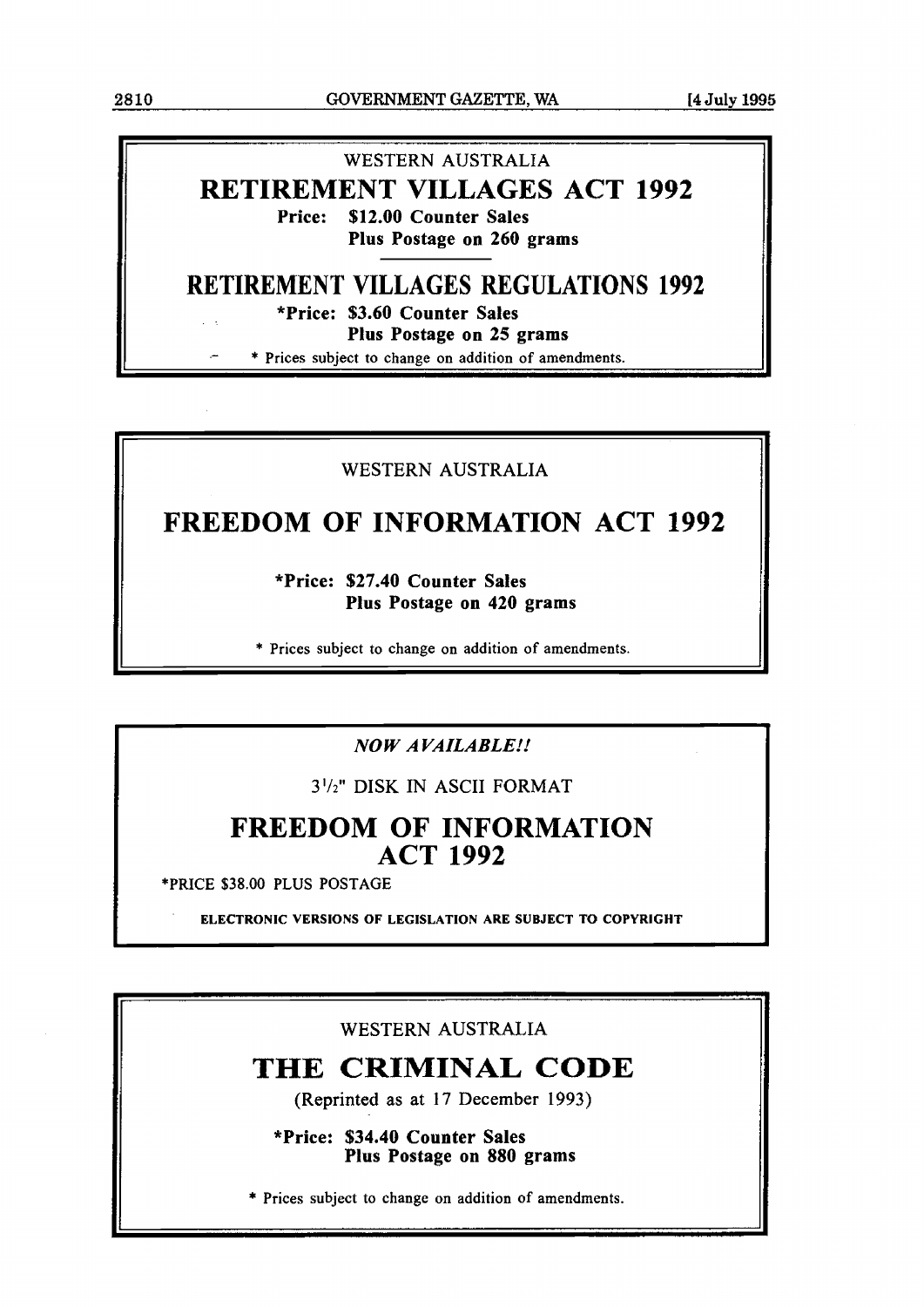

## **CLAIMS FOR MISSING ISSUES**

#### (SUBSCRIPTION ITEMS)

For a claim to be recognised as valid, written notification must be lodged at State **Law** Publisher, within 28 days of publication of the missing item. Claims lodged after this date will attract payment in full.

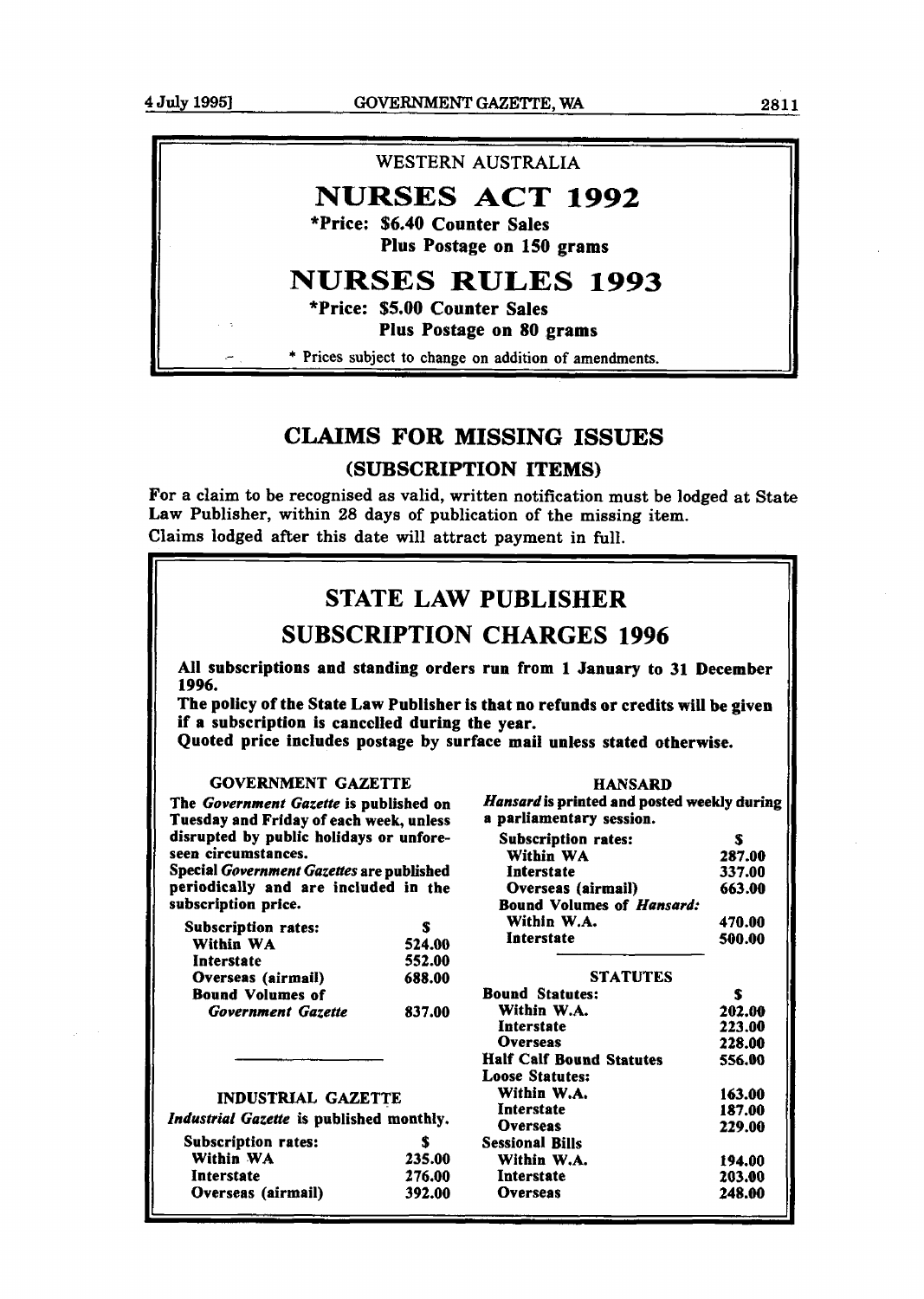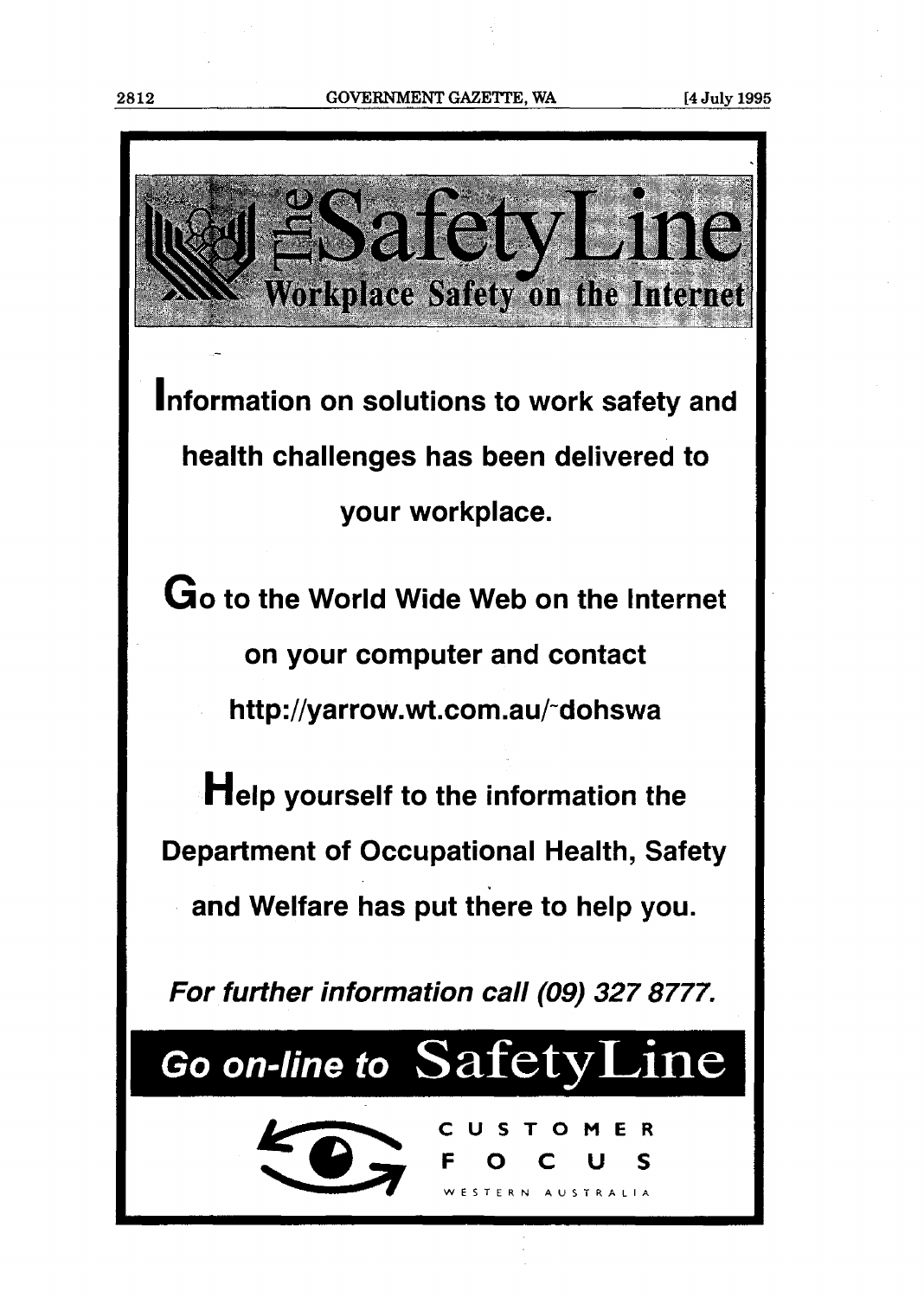# **PERTH OBSERVATORY**



THE W.A. SPECIALISTS IN ASTRONOMICAL Research & Educational Astronomy PUBLIC TOURS (DAY & NIGHT) FIELD NIGHTS, LECTURES Astronomical Information

Astronomical Handbook Sun rise & set; Moon rise & set Legal advice Chronometer calibration Astronomical souvenirs *SERVING WESTERN* **AUSTRALIA** *SINCE* **1896** 

WALNUT ROAD, BICKLEY 6076 TELEPHONE **293 8255** FAX **293 8138** 

ASTRONOMY IS LOOKING UP